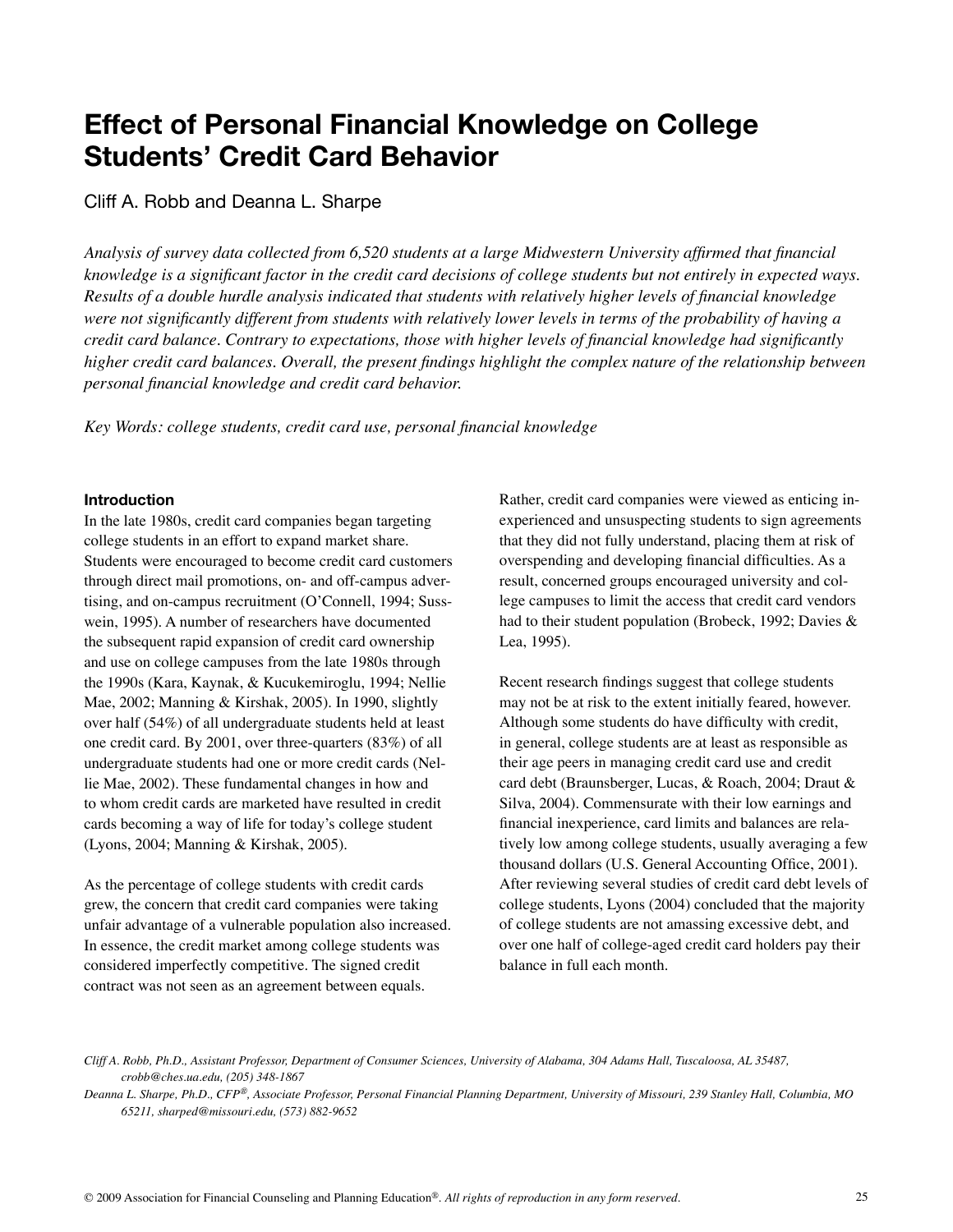Questions remain, however, as to what factors enable college students to manage credit card use despite their relative inexperience in the credit market. Economic theory proposes that consumers require knowledge to make utility maximizing choices. The purpose of this study was to examine the role that knowledge of personal finance concepts and principles may play in college students' decision to revolve a credit card balance and in the level of balance revolved. In this study, credit card revolvers were defined as respondents who did not pay their credit card balance in full at the end of the month. Study findings can broaden the understanding of factors influencing student credit card use and may be useful for consumer educators and policy makers that are interested in helping college students learn how to manage credit effectively.

#### **Review of Literature**

### *Credit Card Usage Among College Students Demographic Trends:*

A number of recent studies have examined the characteristics, attitudes, and behaviors of college students who use credit cards (see Lawrence, Christofferson, Nester, Moser, Tucker, & Lyons, 2003 as well as Lyons, 2004 for a review of this research). These studies reveal some general trends about college students and credit card use. Gender differences in credit card use exist. Female students were more likely than male students to have a credit card (Armstrong & Craven, 1993; Lawrence, et al., 2003). Typically, they also held more debt than male students (Micomonaco, 2003). In prior research, females have tended to display lower scores than males on measures of personal financial knowledge (Chen & Volpe, 1998, 2002; Jones, 2005; Lusardi & Mitchell, 2005; Borden, Lee, Serido, & Collins, 2008).

Evidence suggests that there is little difference in terms of credit card ownership based on college students' ethnicity. In a study of Louisiana college students, Lawrence et al. (2003) noted that 45% of card holders were Caucasian, 23% were African American, 19% were Asian, about 6% were Hispanic and the remainder were Native American or other race and ethnicities. These percentages reflected the race and ethnic distribution in the overall student body, suggesting that ethnicity was not a factor in distribution of credit card holders on that campus. There is some prior research, however, that indicated that minority students are more likely to be financially at risk when compared with other students (Lyons, 2004).

Parental income is a key indicator of a student's accustomed lifestyle, social class, resources and opportunity to learn about management of money. According to one report, about 14% of students came from families with an annual household income under \$50,000 (Draut & Silva, 2004). Draut & Silva (2004) found that students from lower income households were more likely to develop relatively high credit card balances (\$7,000 or more) as compared with their peers. These findings suggest that perhaps such students did not have as much experience in financial markets as their peers from middle- and high-income families.

Several studies have linked attitudes toward credit with credit behavior in several studies. Higher affective credit attitude scores (using measures such as "my credit card makes me feel happy," or "I like using my credit card") have been associated with students carrying an outstanding balance on multiple cards (Hayhoe, Leach, Turner, Bruin, & Lawrence, 2000). Similarly, Xiao, Noring, and Anderson (1995) and Joo, Grable, and Bagwell (2003) found that a positive attitude toward credit cards was associated with card ownership and use. Chien and DeVaney (2001) noted a positive connection between attitudes towards credit and the likelihood of carrying a balance. After examining credit card attitudes among undergraduates in Britain and America, Yang, James, and Lester (2005) concluded that affective and behavioral attitude scores were the strongest predictors of the number of credit cards owned. Interestingly, they noted that those who had more positive attitudes toward money in general also exhibited greater obsession with money.

Hayhoe, Leach, and Turner (1999) developed a scale measure of money attitudes using survey participant's responses to statements about feelings, knowledge, and behavior related to credit cards and debt. Evaluating the relationship between this measure and college student credit card behavior, they found that students' scores regarding money attitudes of obsession and retention and affective credit attitudes distinguished between the students who did and did not have credit cards (Hayhoe et al., 1999). Attitudinal scores also distinguished between students who had less than three credit cards and those with four or more and were significant predictors of who, among students with cards, would carry four or more credit cards.

There seems to be some "class rank" effects in credit card behavior. A study by Nellie Mae (2002), a nonprofit stu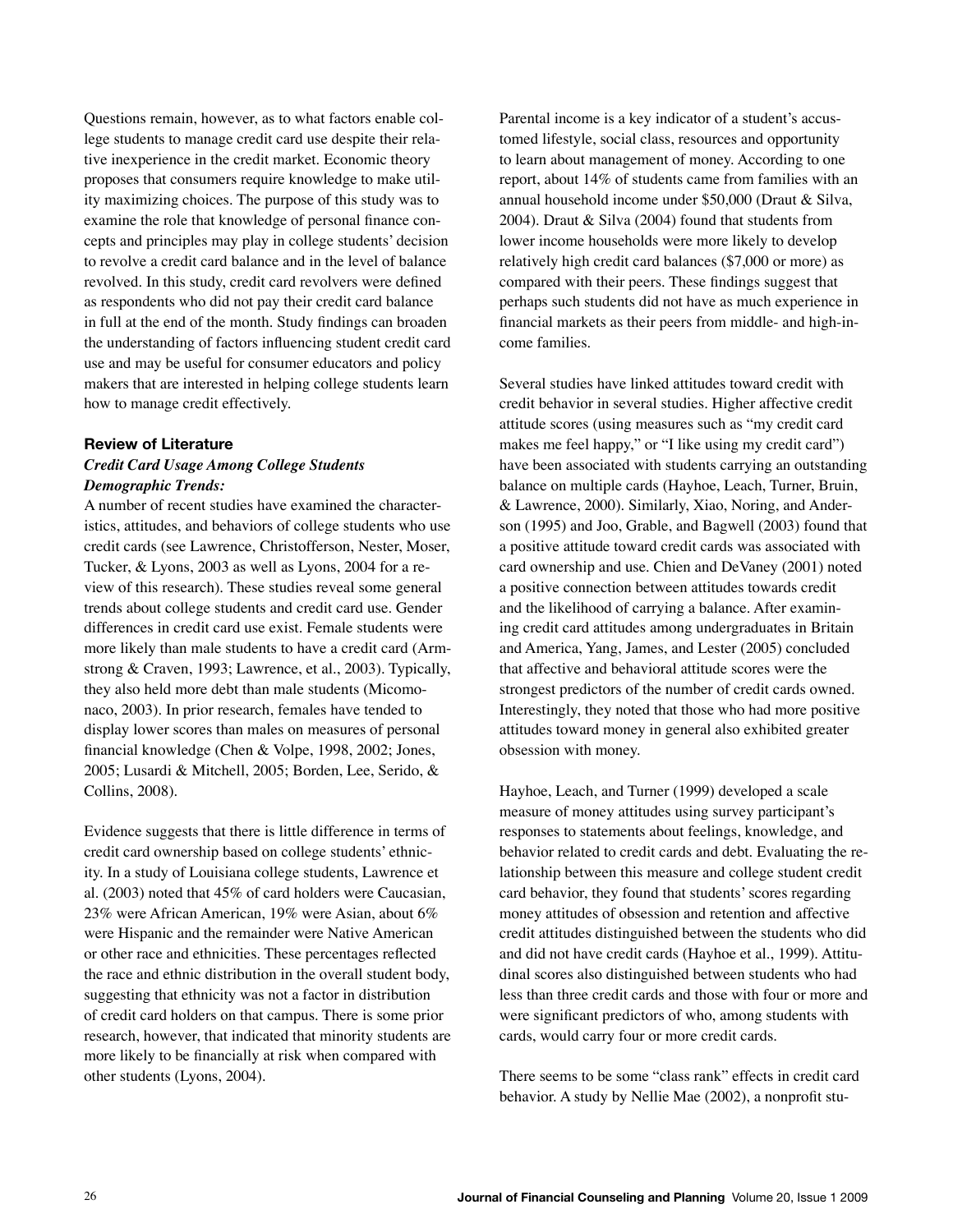dent loan provider, found slightly more than half of freshmen (54%) had a credit card. Freshmen also had the lowest average number of cards (2.5) and average debt (\$1,533). The numbers of cardholders rose with class rank, however. Ninety-two percent of sophomores had a card; for seniors the percentage was ninety-six. From sophomore to senior year, the average number of cards held was successively larger, changing from 3.67 to 4.50 to 6.13, respectively. Average debt levels were larger for higher levels of class rank as well. The average debt of seniors (\$3,262) was more than double that of freshmen (Nellie Mae, 2002).

Similar to seniors, 96% of graduate students reported owning at least one card; on average, they had 6 credit cards. At \$7,831 per student in 2003, the average credit card debt of graduate students was much higher than that of undergraduates. The average level of credit card debt among graduate students in 2003 was almost \$3,000 higher than reported in 1998 (Nellie Mae, 2007). One in four graduate students with credit card debt in 2003 had balances between \$6,000 and \$15,000, about the same proportion observed in 1998. Fifteen percent had a balance over \$15,000, over twice the proportion seen in 1998 (Nellie Mae, 2007).

Lyons (2004) analyzed responses from a random sample of University of Illinois undergraduate and graduate students who had completed a survey related to financial issues in 2001 to determine the probability of being at risk of credit misuse or mismanagement as measured by four specific outcomes or behaviors: having \$1,000 or more in outstanding credit card balances, being late on payments by two months or more, having reached the limit on credit cards, and rarely or never paying off credit card balances. Lyons (2004) concluded that financially at-risk students were more likely than other students to receive need-based financial aid, have \$1,000 or more in other outstanding debt, or to have acquired their card by mail, at a retail store or as the result of a campus solicitation.

Graduating students leave college and university campuses with an average debt burden of \$20,402 for education and credit card debt combined (Nellie Mae, 2002). Financial experts have expressed concern that credit card debt coupled with student loan debt could create serious financial burdens for college students near and post graduation (Bianco & Bosco, 2002; College Board, 2005). These concerns have only intensified in recent years as rising tuition costs have consistently outpaced increases in financial aid available per student (College Board, 2005). University administrators who were contacted as part of a study on student credit card use commissioned by the General Accounting Office have acknowledged that there may be a relationship between various financial concerns, including mishandling of credit, and persistence to graduation (GAO, 2001).

#### *Financial Knowledge*

There are two lines of research on financial knowledge. In one group of studies, participants answered questions related to general financial knowledge (Markovich & DeVaney, 1997; Chen & Volpe, 1998; Avard, Manton, English, & Walker, 2005; Jones, 2005). The questions used in these studies related closely to the topics typically covered in an introductory personal finance course. The second group of studies used specific financial knowledge as a proxy for financial literacy (Warwick & Mansfield, 2000; Joo et al., 2003; Braunsberger et al., 2004). These studies generally asked individuals to report particular facts about their own credit cards (e.g. APR, fees, etc.). There is strong evidence from both lines of research that suggests, regardless of how financial knowledge is operationalized, college students do not possess a high degree of financial knowledge (Markovich & DeVaney, 1997; Chen & Volpe, 1998; Warwick & Mansfield, 2000; Avard et al., 2005; Jones, 2005).

Chen and Volpe (1998) administered a 36 question survey dealing with various aspects of personal financial knowledge to college students. The average score of correct responses was close to 53%, not a passing score on a typical grading scale. They noted significant degree-type and class rank effects. Business majors tended to score better than non-business majors. Students with more years of college had higher financial knowledge scores than students with fewer years of college. Other researchers have also found that college freshmen have low scores on tests of financial knowledge. Avard et al., (2005) found that college freshmen were able to answer only about 35% of financial knowledge questions correctly. Using a six-question scale of credit knowledge to evaluate financial knowledge, Jones (2005) reported that, on average, incoming freshmen gave correct answers only 56% of the time.

Among existing studies, the ability of a cardholder to report his or her annual percentage rate (APR) is one of the most commonly used measures of specific financial knowledge. The federal law mandating reporting of the APR was passed in 1968. Since that time, awareness of APRs has grown considerably (Durkin, 2000; Hogarth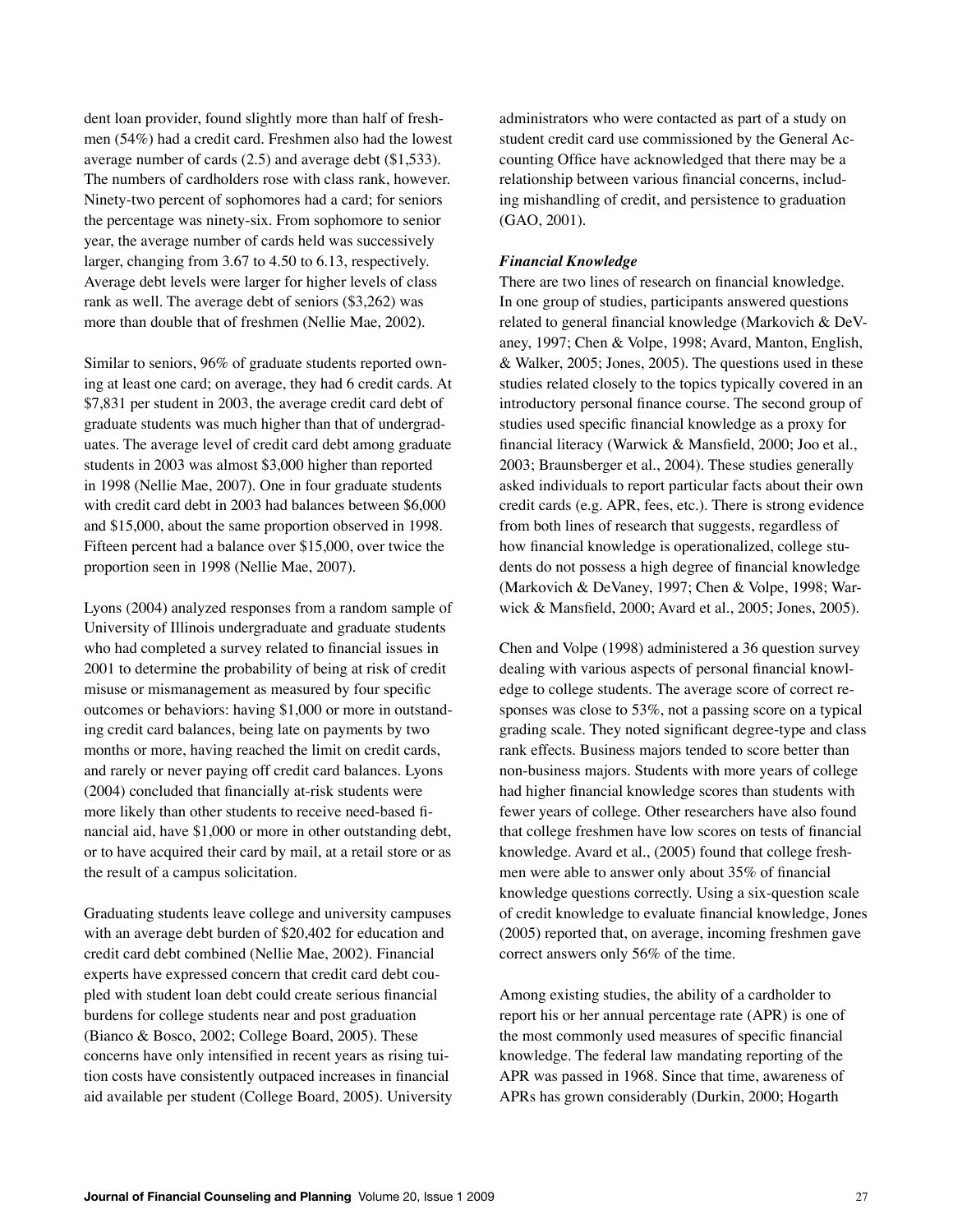& Hilgert, 2002). Ironically, despite increased awareness of this measure, research indicates that few consumers seem to understand how to use the APR to make effective financial decisions (Lee & Hogarth, 1999). Similar results have been found for the college population, as Chen and Volpe (1998) discovered that 67% of the college students surveyed could not correctly answer a multiple-choice question regarding the APR.

Liebermann and Flint-Goor (1996) suggested that prior knowledge of an issue is one of the most important factors influencing information processing. Evidence regarding the relationship between financial knowledge and financial behavior has been mixed, however. Results vary depending on how financial knowledge has been measured, what behaviors have been studied, and what populations have been analyzed (Mandell, 2004; Peng, Bartholomae, Fox, & Cravener, 2007).

Findings of some studies suggest that life-cycle stage may influence the perceived salience of personal financial instruction. Mandell (2004) noted that having a savings account has been associated with higher savings knowledge among high school students. Ironically, however, using credit cards has been associated with lower credit knowledge among this age group. Peng et al. (2007) noted that both high school and college students that completed a personal finance course displayed improved savings rates following a personal finance course. But, participation in a college level personal finance course was also associated with improved investment knowledge, an effect not noted among high school participants. In the workplace, there is evidence that targeted instruction, such as retirement planning education, has a significant influence on financial behavior (Todd, 2002; Bernheim & Garrett, 2003).

On the basis of their research, Chen and Volpe (1998) argued that a person's level of financial knowledge tends to influence their opinions and affect their financial decisions. Their study was among the first to establish a link, albeit a tenuous one, between knowledge and behavior among college students. Individuals with higher levels of financial knowledge were more likely to make good financial decisions in a hypothetical situation (Chen & Volpe, 1998). Focus group data analyzed by Cude, Lawrence, Lyons, Metzger, LeJeune, Marks, and Machtmes (2006) suggested that students who scored higher on a financial fitness test were more likely to report paying their balance in full each month and were less likely to own a credit card as

compared with students who had lower scores on the test. Research among secondary school students has suggested that financial education has a positive effect on financial competency (Langrehr, 1979; Tennyson & Nguyen, 2001). Among the general population in the United States, strong correlations have been found between a person's composite score of financial knowledge and an index of credit management behaviors (Hilgert, Hogarth, & Beverly, 2003).

Not all researchers would concur, however, that there is a significant link between financial knowledge and behavior. Using a six-question scale to measure financial knowledge, Jones (2005) did not find a significant relationship between knowledge and college student credit card debt behavior. Similarly, in research by Borden et al. (2008), no significant relationship was found between financial knowledge and effective or risky financial behaviors.

In summary, inconsistencies from the available literature make it difficult to draw strong conclusions regarding the relationship between financial knowledge and behavior. The present analysis utilized components of previous knowledge measures and built on the previous research by directly comparing a theoretical measure of personal financial knowledge to an observable financial behavior.

#### **Theoretical Framework**

According to the life-cycle hypothesis, individuals strive to have a constant consumption path through life (See Ando & Modigliani (1963) for a formal discussion of this hypothesis). In youth and old age when income tends to be limited, dissaving occurs. Saving occurs in midlife when income is relatively higher. In this context, college student use of debt instruments, including credit cards, could be considered a rational decision given their significantly higher expected earnings path as compared with high school graduates (Baum & Payea, 2004; Kidwell & Turrisi, 2000; Norvilitis & Santa Maria, 2002).

Although the life-cycle income hypothesis suggests why borrowing can be a rational decision, it does not specify the means by which borrowing might occur. Borrowing can be envisioned as a two-step process. The decision of whether or not to borrow is the first step in that process. Once a decision is made to borrow, the next step is to decide how much to borrow, taking the cost of borrowing into consideration. Assuming a rational decision-making process, individuals seek to equate the marginal costs with the marginal benefits of any given decision.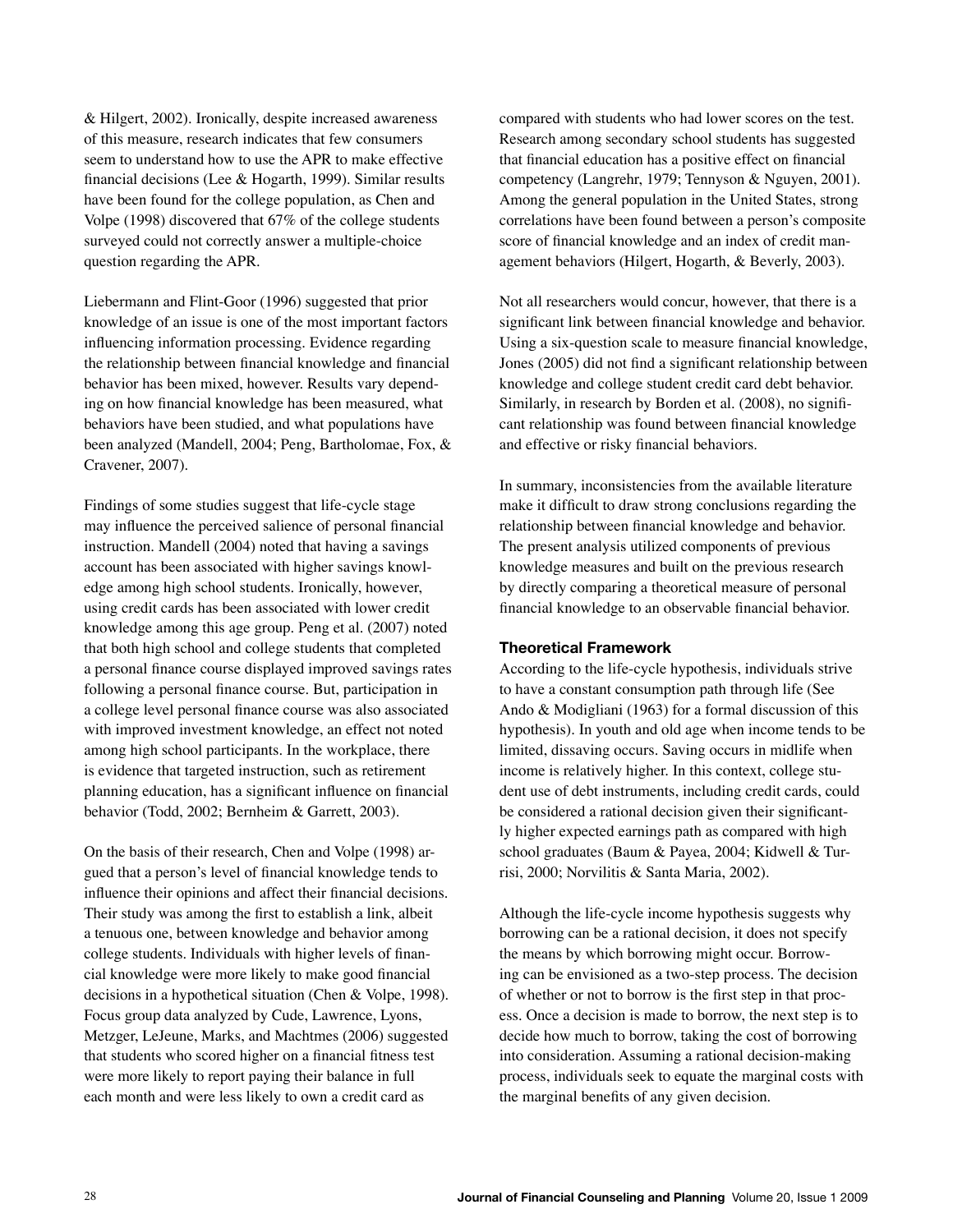College students may choose from a variety of debt instruments as a means of funding consumption during college. The options include, but are not limited to, student loans, bank loans, loans from family members, as well as credit cards. In terms of real costs (as measured by the interest rate), credit cards are one of the most expensive borrowing alternatives available if a balance is revolved (i.e., carried over from one month to the next, thus incurring an interest charge). So while it may be considered rational for college students to utilize debt instruments, it could also be argued that credit cards are a relatively inefficient means of borrowing given their high interest rates and required minimum payments. Given the relative inefficiency of credit cards, it would be expected that among college students who have a credit card, those who had greater knowledge of the credit market would be less likely to carry a balance on their cards and more likely to use other lower-cost forms of borrowing.

Analysis of the borrowing decision is complicated by the need to both have and understand credit market information. Difficulties can arise when this information is complex, incomplete, or otherwise not sufficient for making effective market decisions. For example, student loans can offer college students a less costly form of borrowing than credit cards. But, total costs of a student loan may be rather difficult to ascertain as they occur in the future and will depend to some extent on future payback behavior as well as type of loan obtained (e.g., subsidized versus unsubsidized). In addition, transaction costs for student loans are relatively high. College students making a comparison may conclude that carrying a credit card balance is cheaper simply because the current and future cost of credit can be ascertained and the present transaction costs to use a credit card are relatively low, overlooking the fact that high interest rates can make credit cards the costlier option.

Empirical findings suggest that there are significant benefits to search in credit markets (Lee & Hogarth, 1998). What is not understood, however, is the extent to which college students understand these benefits of search. If college students lack knowledge of the operation of credit markets, it is also likely that they would not fully understand the costs associated with borrowing via credit cards. Ausubel (1991) argued for consumer irrationality in the attainment of credit cards, as individuals forgo extensive search based on the belief that the card will only be used as a convenience tool. But, is this truly irrational behavior, or the result of a lack of full market information? If college students lack key information to effectively weigh the costs and benefits as-

sociated with a given decision to use credit, can they make rational decisions in the credit market?

Economic decision-making theory underscores the importance of product knowledge in making effective consumer choices. This study extended prior research by analyzing the influence that general financial knowledge may have on credit decision-making and behavior. Specifically, this study examined the role that financial knowledge plays in college students' choices to have a credit card balance and in the amount of balance held, controlling for factors that other studies of college student credit card use have found to be influential. In this study, financial knowledge was defined as an individual's understanding of important concepts related to personal finance, and was operationally defined in the present analysis as a respondent's score on six questions dealing with different aspects of personal finance.

Theoretically, greater financial knowledge should enhance understanding of all costs associated with using credit cards; whereas, a lack of knowledge of financial markets and instruments makes it difficult to judge actual costs. In this study, it was hypothesized that:

> H1: A higher level of financial knowledge is negatively related to whether one carries a revolving balance.

H2: Among those with a revolving balance, a higher level of financial knowledge is associated with a lower reported balance.

### **Method**

### *Data and Sample*

An invitation to participate in an Internet based survey was sent via electronic mail to a population of just over 25,000 undergraduate, graduate, and professional students at a large Midwestern university in the United States. The survey consisted of 83 questions that gathered information on credit card attainment and use, general demographic data, consumer attitudes toward credit, online spending habits, and labor force participation. A drawing for three \$150 gift certificates was held as a participation incentive. A total of 6,520 students completed the survey, for a response rate of roughly 24%. Once the data were cleaned, a usable sample of 3,884 college students was obtained. The drop in the number of cases was largely due to incomplete survey responses. Distribution of demographic characteristics for the reduced sample roughly mirrored that of the student population, except that the student sample had more female respondents than were present in the overall student body (65.8% vs. 51.5%).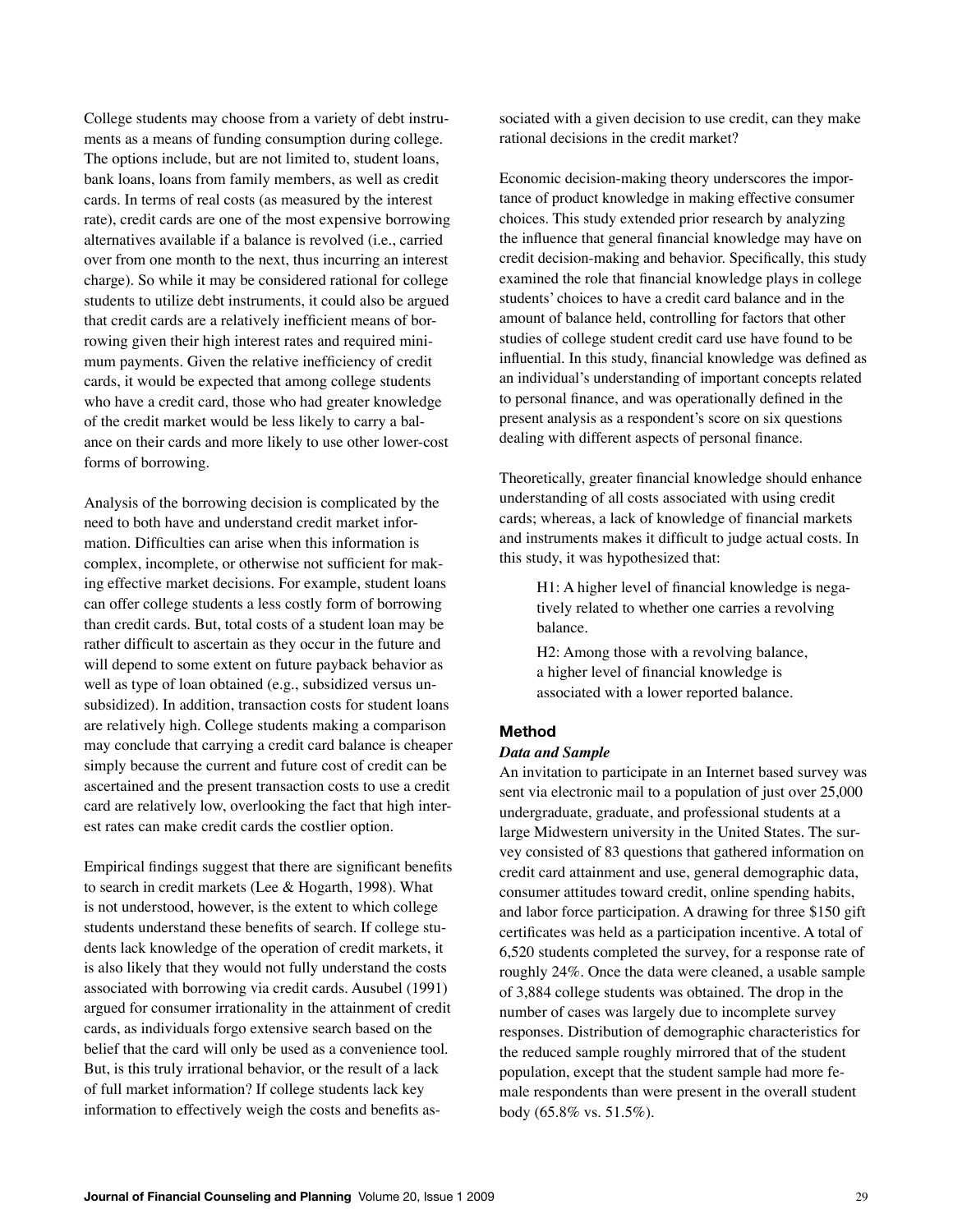#### *Dependent Variables*

The decision to revolve a balance is a two-step process. First, students decide whether or not to revolve a balance, which may be modeled as a simple yes-no decision. Thus, the first dependent variable in this analysis was dichotomous, set equal to 1 if revolve, 0 otherwise.Second, respondents that choose to revolve a balance must decide how much to revolve. Consequently, the second dependent variable was continuous and conditional on having a balance. This two-step process is best modeled by a doublehurdle approach (Cragg, 1971). Assumptions of ordinary least squares regression are violated in both equations. The dependent variable in the first equation is dichotomous rather than continuous. The dependent variable in the second equation contains a substantial number of zero cases. Tobit can be used in such situations, but this procedure forces parameter signs to be the same at each stage. The double-hurdle model, in contrast, allows signs and significance of the independent variables to differ at each stage of the analysis.

Similar to previous studies of college student credit card usage (Reynolds, Hogarth, & Taylor, 2006), a large percentage of the sample did not carry a balance (identified as non-revolvers in this study), and observations among those that did carry a balance were not normally distributed. For this reason, the log of the credit card balance was utilized in this study.

### *Independent Variables*

Financial knowledge was measured using six questions dealing with general financial practices (see Table A in the Appendix for list of questions). Each question was designed to measure a different aspect of personal financial knowledge. The six questions were drawn from the 2006 Jump\$tart Survey and from research conducted by Chen & Volpe (1998). Questions were selected with the intention of serving as a reflection of the issues that college students might be faced with in a general course on personal finance. The knowledge measure served as part of a larger survey analyzing numerous student financial behaviors and attitudes. Thus, an effort was made to keep the survey at a reasonable length. Individuals' scores ranged between 0 and 6, depending on the number of correct responses that a participant provided. The total number of correct responses was summed to create the independent variable, financial knowledge.

The attitudinal variables - power, anxiety, second guess, and distrust - were constructed using a modified version of

the Money Attitude Scale (MAS) introduced by Yamauchi and Templer (1982). Following the example of Roberts and Jones (2001), Yamauchi and Templer's (1982) timeretention dimension was not used in this study since the sample was limited to college students. Student responses to 20 separate questions about personal financial attitudes were factor analyzed. Similar to research by Roberts and Jones (2001), and more recently Norum (2008), results of the factor analysis indicated four underlying factors existed: power-prestige ( $\alpha = .87$ ), distrust ( $\alpha = .78$ ), anxiety  $(\alpha = .72)$ , and second guess  $(\alpha = .61)$ . Scores for each of the attitudinal measures were reverse coded so that higher scores indicated stronger attitudes (e.g., a higher score on the power-prestige measure indicated an individual who was more likely to view money as a source of power or prestige). The results of the factor analysis are included in Tables B.1-B.4 in the Appendix. The definitions and coding of the remaining independent variables used in this study are outlined in Table C in the Appendix. These variables were selected based on evidence of their importance in previous research.

### **Results**

Descriptive statistics for the entire sample are reported in Table 1. Roughly 66% of respondents had at least one credit card, with a reported average of about 1.4 cards per respondent among cardholders. Respondents were asked to report only those credit cards that were used on a regular basis. Thus, an individual who owned four credit cards but only used two of them on a regular basis should have reported using two credit cards. The present study was concerned with credit card use rather than prevalence of cards among college students.

About a third (38%) of card holders reported having a revolving balance. Among those respondents that had and used credit cards, the average balance carried was \$848.05. Median balance carried was \$0.00 due to the high percentage of individuals who did not revolve a balance. Among those who did revolve a balance, the average amount carried was \$2,238.46, with a median amount owed of \$1,000.00. Average monthly spending on all cards was \$298.93, with a median of \$75.00. Slightly less than half (44.93%) of the sample was able to answer 4 or more of the financial knowledge questions correctly. Mean response on the financial knowledge questions was 3.14 on a scale of 0 to 6.

Average age of respondents was 21.29. A majority of the sample was white (86.28%) and female (65.83%). A little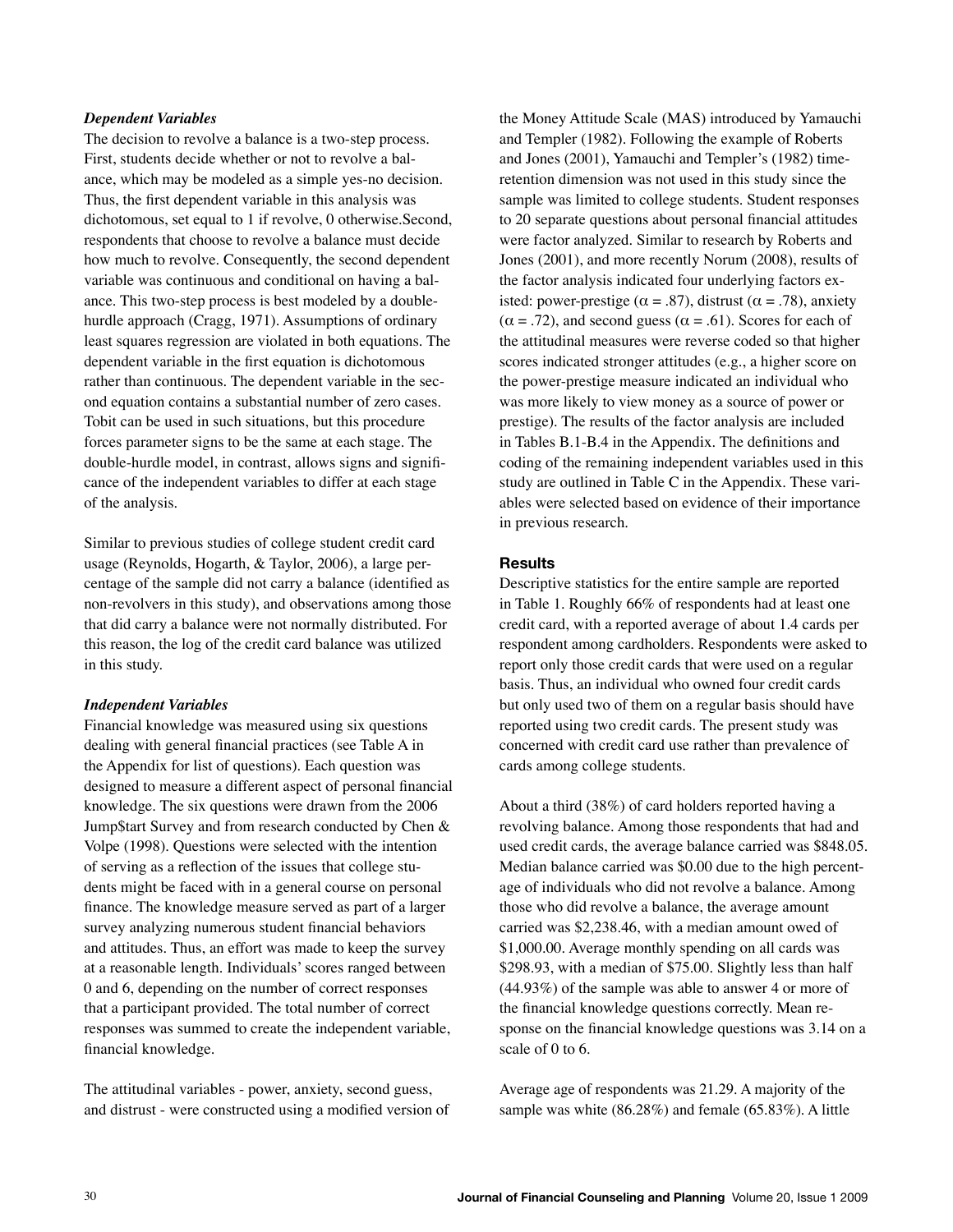| <b>Variable</b>                  | Frequency | <b>Variable</b>       | Frequency |
|----------------------------------|-----------|-----------------------|-----------|
| Own a credit card                | 65.99%    | Financial aid         | 66.15%    |
| Carry a balance                  | 25.00%    | Charge school items*  | 23.29%    |
| Course in finance                | 28.73%    | Independent           | 30.90%    |
| Have other debt                  | 18.00%    | You pay on cards*     | 87.09%    |
| Knowledge (# Correct)            |           | Source of card*       |           |
| $\boldsymbol{0}$                 | 4.97%     |                       |           |
| 1                                | 9.71%     | Parents               | 17.17%    |
| $\overline{c}$                   | 16.19%    | Direct mail           | 23.89%    |
| 3                                | 24.20%    | Campus source         | 4.81%     |
| 4                                | 27.01%    | <b>Bank</b>           | 26.08%    |
| 5                                | 16.66%    | Store/Retail          | 14.47%    |
| 6                                | 1.26%     | Other                 | 7.93%     |
| White                            | 86.28%    | Employed              | 64.01%    |
| Female                           | 65.83%    | <b>Business Major</b> | 17.82%    |
| Year in school                   |           | Parent's Education    |           |
| Freshman                         | 19.77%    |                       |           |
| Sophomore                        | 18.82%    | Less than high school | 0.70%     |
| Junior                           | 18.87%    | High school           | 9.81%     |
| Senior                           | 20.96%    | Some college          | 21.27%    |
| Graduate <sup>D</sup>            | 21.58%    | College or more       | 67.84%    |
| Expected income                  |           | Parent's income       |           |
| Low                              | 13.90%    | Low                   | 19.75%    |
| Medium                           | 59.32%    | Medium                | 34.99%    |
| High                             | 21.81%    | High                  | 34.27%    |
| Married                          | 7.60%     | Urbanization          |           |
|                                  |           | Urban                 | 12.62%    |
|                                  |           | Suburban              | 60.92%    |
|                                  |           | Rural                 | 26.47%    |
| <b>Continuous Variables</b>      |           | Mean                  | SD        |
| Average monthly spending         |           | \$197.26 (\$75.00)    | 375.66    |
|                                  |           | [\$257.33]            | [397.34]  |
| Amount revolved                  |           | \$559.62 (\$0.00)     | 1990.88   |
|                                  |           | [\$2238.46]           | [3479.19] |
| Number of cards used $(max = 8)$ |           | 0.92                  | 1.01      |
| Age (max = $30$ )                |           | 21.29                 | 2.73      |
| Knowledge (max = $6$ )           |           | 3.14                  | 1.42      |

### **Table 1. Descriptive Statistics for the Entire Sample, Card Holders and Non-card Holders (N = 3,884)**

*Note.* \* Indicates that *N* = 2,563 due to the fact that these variables were only applicable to those individuals holding credit cards (1,321 individuals did not report holding credit cards).

□ Graduate student category consists of professional, medical, and law students.

Median scores for the entire sample are presented in parentheses. Means and standard deviations for only those individuals who reported revolving a balance are presented in brackets.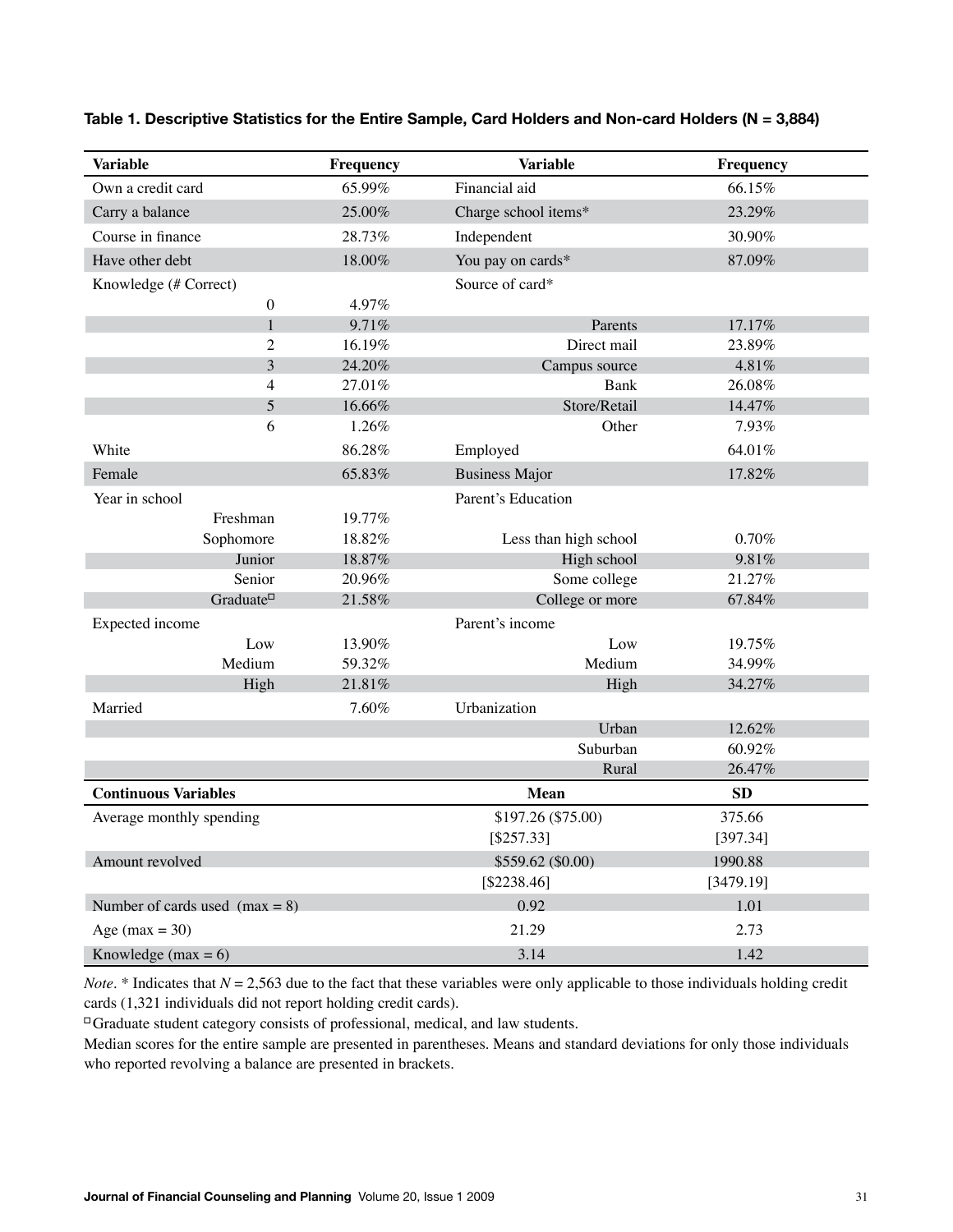over 7% of the sample were married. Slightly less than a third of respondents (30.90%) were financially independent. Most had come from a suburban area (60.92%). Class rank was rather evenly distributed across the sample with around one-fifth in each class from freshman to graduate student.

More than a quarter of the sample (28.73%) had taken a personal finance course. Eighteen percent of the sample respondents were business majors. Roughly 14% of the sample expected to earn less than \$30,000 upon graduation, whereas a quarter of the sample (25%) expected to earn between \$30,000 and \$39,000 upon graduation. Over a third of the sample (34.78%) expected to earn between \$40,000 and \$59,999, whereas the remaining respondents expected to earn \$60,000 or more. Roughly a third had parents with incomes between \$49,999 and \$99,999 (34.99%) or \$100,000 or more (34.27%). About two-thirds of the respondents (67.84%) had parents that had earned a college degree or higher.

A majority of the respondents received some form of financial aid (66.15%) and were employed (64.01%). Respondents obtained their credit cards from a variety of sources, with most having gotten them from either a bank (26.08%) or direct mail (23.89%) source. Commensurate with previous research, on average, the credit card balance carried by respondents was relatively low (\$848.05). At \$298.93, average monthly spending was also relatively low. As suggested by the previous literature, the students sampled appeared to be generally responsible in their use of credit cards (Lyons, 2004). Roughly 62% of the respondents paid their cards in full each month, and 81% reported balance levels of between \$0 and \$1000. Roughly 9% of the sample reported holding a balance of \$3,000 or more, however, suggesting that there were still many students who could be considered as financially at-risk.

The SAS® QLIM (Qualitative and Limited Dependent Variable Model) procedure was used to conduct the double-hurdle analysis. Results of this analysis are presented in Table 2. In the first stage, factors affecting the decision to have a balance are modeled as a probit equation; the dependent variable was set equal to 1 if have a balance, 0 otherwise. In the second stage, maximum likelihood analysis was used to evaluate the influence of various factors on the level of balance carried among those with a balance. Marginal effects associated with the variables for the first stage of the double-hurdle analysis are presented in Table 3.

Interestingly, which variables were significant depended on the stage of the analysis, and the sign of the effect was not always consistent across stages. Contrary to the initial hypothesis, the financial knowledge measure was not significantly related to whether or not individuals reported carrying a revolving balance. This result was largely supportive of findings presented by Jones (2005). However, among revolvers (respondents who carry a credit card balance), increased knowledge was associated with carrying a larger log balance. This finding was contrary to the initial hypothesis that more knowledgeable students would have lower log balances.

Consistent with prior research, being financially independent was positively related to carrying a revolving balance, and was associated with higher log balances. Lyons (2004) noted a strong association between financial independence and being financially at-risk (independent students were more likely to be delinquent, have cards that were maxedout, and to not pay their balance in full).

Contrary to prior research, there were no significant differences in balance behavior based on gender in either stage of the analysis. Previous research by Lyons (2004) suggested that females had a greater likelihood of being delinquent on their cards as compared with males. As compared with other races, being white was associated with a lower likelihood of carrying a revolving balance. However, white students were not found to be significantly different from other races in terms of the amount revolved. This is somewhat supportive of the prior literature, which generally suggested that minority students are more likely to engage in less responsible or riskier credit card behaviors (Allen & Jover, 1997; Monro & Hirt, 1998; Lyons, 2004).

When compared with graduate students, juniors and seniors were found to be more likely to revolve a balance, though no differences were noted for freshmen or sophomores relative to graduate students. Among revolvers, graduate students and seniors had the highest debt levels; all other class ranks had relatively lower log balance levels. These findings were consistent with those presented by Nellie Mae (2002). Interestingly, income expectations did not have a significant influence at either stage of the analysis. Specifically, no statistical differences were noted based on the annual income individuals expected to receive once they had completed college and begun to work full time. Those who received financial aid were more likely to carry a revolving balance, though there were no significant differences in terms of the log balance revolved based on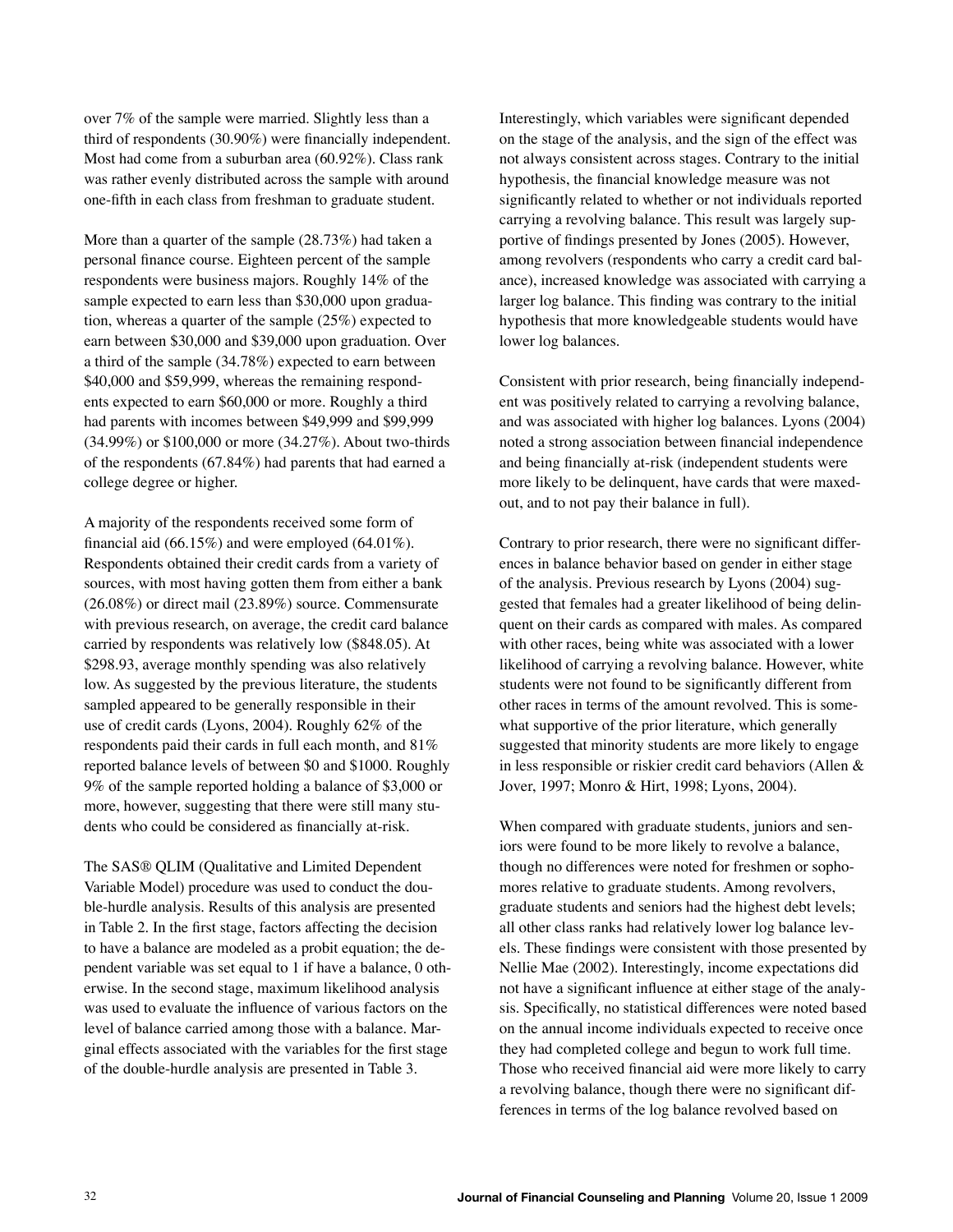|                                              | <b>Stage 1: Probit analysis</b> |           | <b>Stage 2: Maximum likelihood</b> |           |
|----------------------------------------------|---------------------------------|-----------|------------------------------------|-----------|
|                                              | $(N = 2,368)$                   |           | analysis $(N = 894)$               |           |
| Parameter                                    | Coefficient                     | St. error | Coefficient                        | St. error |
| Intercept                                    | $-0.523*$                       | 0.262     | $6.100***$                         | 0.519     |
| Knowledge                                    | 0.007                           | 0.024     | $0.119***$                         | 0.035     |
| Female                                       | 0.058                           | 0.068     | $-0.030$                           | 0.104     |
| White (vs. Other)                            | $-0.389***$                     | 0.086     | $-0.018$                           | 0.132     |
| Year in school (Graduate student omitted)    |                                 |           |                                    |           |
| Freshman                                     | $-0.138$                        | 0.122     | $-1.005***$                        | 0.204     |
| Sophomore                                    | 0.153                           | 0.106     | $-0.963***$                        | 0.162     |
| Junior                                       | $0.286**$                       | 0.099     | $-0.409**$                         | 0.151     |
| Senior                                       | $0.442***$                      | 0.089     | $-0.270$                           | 0.145     |
| Financially independent                      | $0.316***$                      | 0.076     | $0.298**$                          | 0.118     |
| You pay on cards                             | $0.414***$                      | 0.115     | $-0.070$                           | 0.237     |
| Expected income (Middle income omitted)      |                                 |           |                                    |           |
| Low expected income                          | $-0.017$                        | 0.087     | $-0.010$                           | 0.125     |
| High expected income                         | $-0.089$                        | 0.072     | 0.014                              | 0.109     |
| Origin of cards                              |                                 |           |                                    |           |
| Bank                                         | $0.212**$                       | 0.071     | $0.376***$                         | 0.106     |
| Campus                                       | $0.220*$                        | 0.112     | $0.490***$                         | 0.152     |
| Parent                                       | $-0.144$                        | 0.079     | 0.201                              | 0.130     |
| Direct mail                                  | $0.283***$                      | 0.073     | $0.735***$                         | 0.114     |
| Retail/Store                                 | $0.176**$                       | 0.070     | $0.191*$                           | 0.101     |
| Other                                        | 0.105                           | 0.094     | $0.349**$                          | 0.136     |
| Financial aid                                | $0.137*$                        | 0.065     | 0.167                              | 0.105     |
| Charge school items                          | $0.236***$                      | 0.068     | $0.247*$                           | 0.102     |
| Parent's education (College or more omitted) |                                 |           |                                    |           |
| High school or less                          | $0.221*$                        | 0.096     | $0.310*$                           | 0.137     |
| Some college                                 | $0.251***$                      | 0.071     | $0.211*$                           | 0.109     |
| Married (vs. single)                         | $-0.017$                        | 0.101     | $0.451***$                         | 0.140     |
| Course in personal finance                   | $-0.040$                        | 0.064     | $-0.005$                           | 0.096     |
| Business major                               | $-0.173*$                       | 0.081     | $-0.117$                           | 0.127     |
| Parent's income (Middle income omitted)      |                                 |           |                                    |           |
| Low income                                   | 0.027                           | 0.077     | $-0.089$                           | 0.108     |
| High income                                  | 0.041                           | 0.068     | 0.083                              | 0.104     |
| Attitudes                                    |                                 |           |                                    |           |
| Power                                        | $-0.004$                        | 0.007     | $-0.005$                           | 0.011     |
| Anxiety                                      | $-0.068***$                     | 0.013     | $-0.011$                           | 0.022     |
| Second guess                                 | $0.071***$                      | 0.015     | 0.044                              | 0.025     |
| Distrust                                     | $-0.029***$                     | 0.006     | $-0.036***$                        | 0.011     |
| Employed                                     | $0.278***$                      | 0.066     | 0.114                              | 0.119     |
| Other debt                                   | $0.353***$                      | 0.070     | $0.286**$                          | 0.111     |
| Time preference composite                    | $-0.061$                        | 0.071     | $-0.151$                           | 0.098     |
| Rho                                          | 0.091                           | 0.226     |                                    |           |
|                                              |                                 |           |                                    |           |
| Sigma                                        | -                               |           | 1.233***                           | 0.033     |

# **Table 2. Results from the Double–Hurdle Analysis, Credit Card Balance as the Dependent Variable**

\*\*\*  $p < .001$ . \*\*  $p < .01$ . \*  $p < .05$ .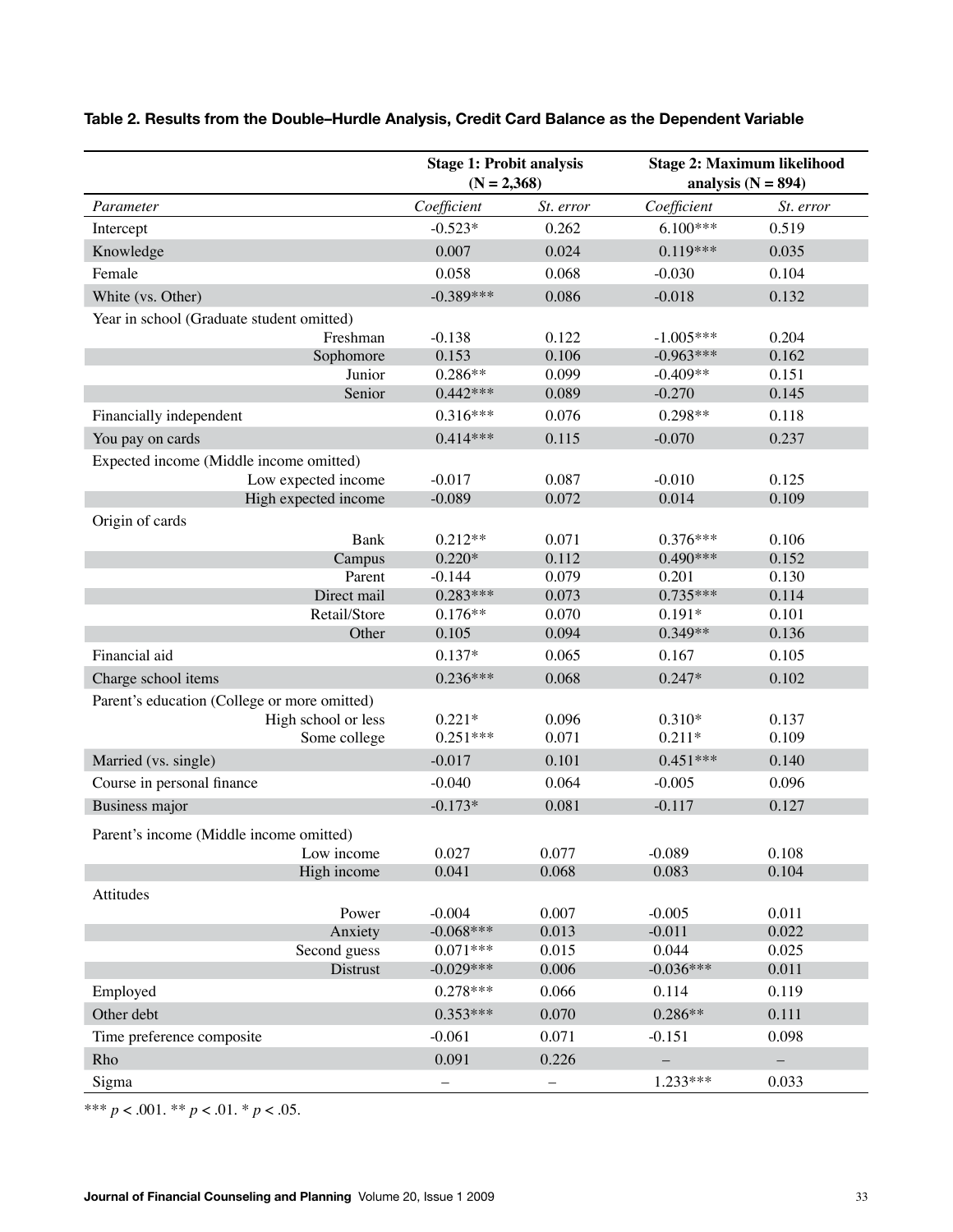# **Table 3: Marginal Effects for each of the Independent Variables on the Probability of Revolving a Balance (Probit)**

| Parameter                                    | Marginal Effect |
|----------------------------------------------|-----------------|
| Knowledge                                    | 0.002           |
| Female                                       | 0.018           |
| White (vs. other)                            | $-0.123***$     |
| Year in school (Graduate student omitted)    |                 |
| Freshman                                     | $-0.044$        |
| Sophomore                                    | 0.049           |
| Junior                                       | $0.091**$       |
| Senior                                       | $0.140***$      |
| Financially independent                      | $0.099***$      |
| You pay on cards                             | $0.131***$      |
| Expected income (Middle income omitted)      |                 |
| Low expected income                          | $-0.005$        |
| High expected income                         | $-0.028$        |
| Origin of cards                              |                 |
| <b>Bank</b>                                  | $0.067***$      |
| Campus                                       | $0.071*$        |
| Parent                                       | $-0.045$        |
| Direct mail                                  | $0.090***$      |
| Retail/Store                                 | $0.056**$       |
| Other                                        | 0.033           |
| Financial aid                                | $0.043**$       |
| Charge school items                          | $0.075***$      |
| Parent's education (College or more omitted) |                 |
| High school or less                          | $0.071*$        |
| Some college                                 | $0.081***$      |
| Married (vs. single)                         | $-0.005$        |
| Course in personal finance                   | $-0.013$        |
| Business major (vs. others)                  | $-0.055*$       |
| Parent's income (Middle income omitted)      |                 |
| Low income                                   | 0.009           |
| High income                                  | 0.013           |
| Attitudes                                    |                 |
| Power                                        | $-0.001$        |
| Anxiety                                      | $-0.022***$     |
| Second Guess                                 | $0.022***$      |
| Distrust                                     | $-0.009***$     |
| Employed                                     | $0.088***$      |
| Other debt                                   | $0.112***$      |
| Time preference composite                    | $-0.019$        |

\*\*\* $p < .001.$ \*\* $p < .01.$ \* $p < .05.$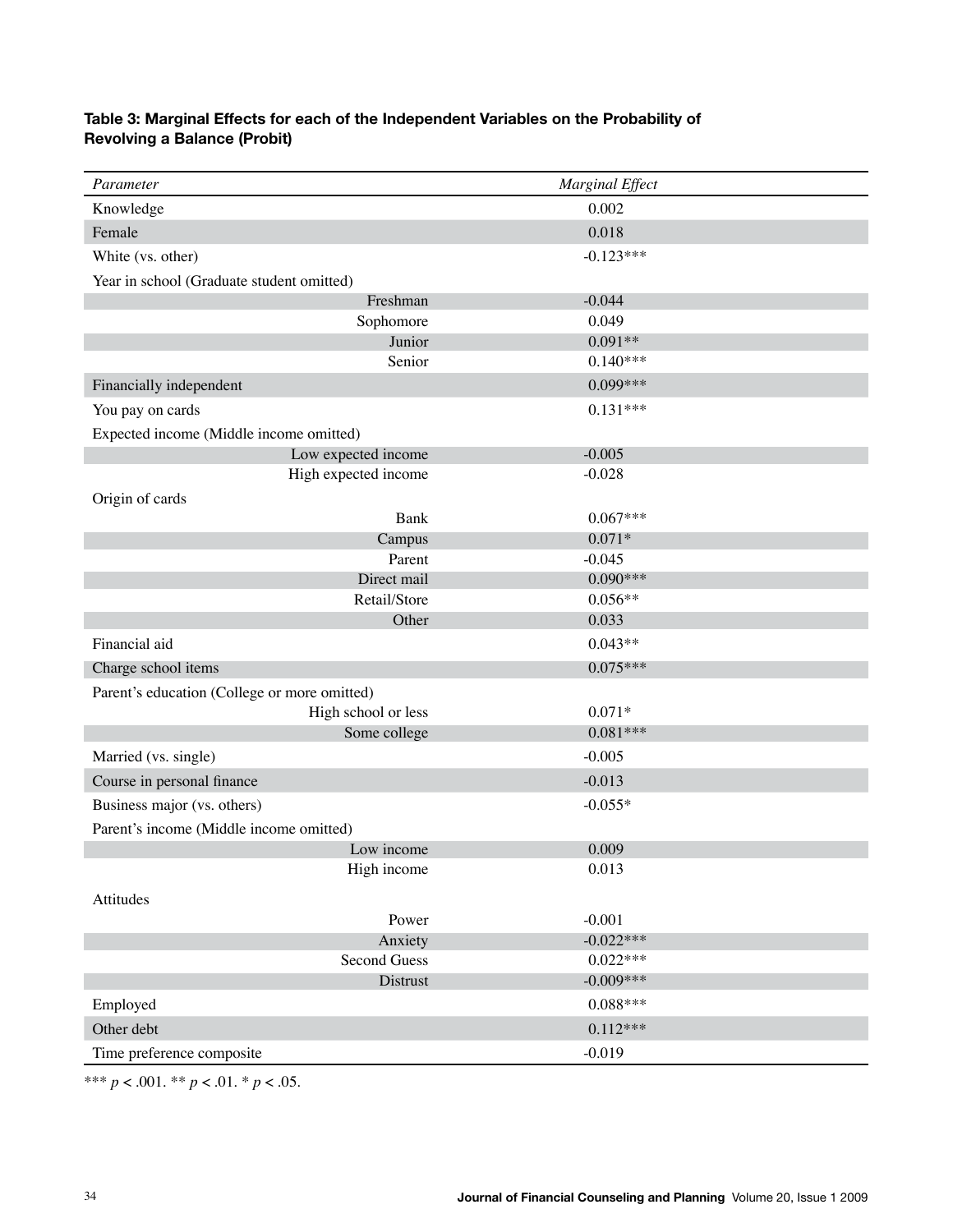the receipt of financial aid. This outcome was consistent with previous findings that have noted that the receipt of financial aid was associated with less responsible or riskier credit card behaviors (Munro & Hirt, 1998; Lyons, 2004). As compared with all other majors, business majors were less likely to revolve a balance, though major did not have any significant influence in stage two of the analysis. No differences in credit card use behavior were found based on whether or not individuals had taken a course in personal finance. In general, research findings regarding the impact of course experience have been mixed. While some researchers have suggested that course experience has a positive influence on behavior (Bernheim, Garrett, & Maki, 2001; Lyons, 2003), other research suggests that education courses have little to no real influence on behavior (Mandell, 2006).

Examining the parental factors, likelihood of revolving a balance appeared to be higher among those whose parents have lower levels of education. Individuals whose parents have a college degree or greater were less likely to revolve a balance as compared with individuals whose parents had a lower level of education. Students whose parents had only some college or a high school degree or less tended to have higher log balances among revolvers. Parental income was not a significant factor in credit card use behavior at either stage of the analysis. Research by Draut and Silva (2004) suggested that students from lower income (less than \$50,000 annual income) households were more likely than their peers to develop serious credit card debt.

Employed students were more likely to revolve a balance, though the level of the log balance they revolved was not significantly different from those who did not work. The presence of other forms of debt (excluding financial aid or credit card debt) was positively associated with carrying a revolving balance, and higher log balances overall.

Although marital status had no significant influence on the likelihood of revolving, married individuals were noted as carrying larger log balances as compared with single individuals. These findings are largely supported by previous research, as both Lyons (2004) and Jones (2005) noted higher levels of debt among married college students, all else equal.

Significant differences existed for students' money attitudes. Specifically, higher scores on the anxiety and distrust measures were associated with a lower probability of revolving a balance, while higher scores on the second

guess measure were associated with a higher probability of revolving a balance, all else equal. For the second stage of the analysis, higher scores on the distrust measure were associated with lower log balances, though no other significant differences were noted based on attitudes.

Some interesting differences were noted based on how cards were obtained. Because the categories were not mutually exclusive, no single category could serve as a reference group for analysis. Still, the relative influence of holding a specific card type on willingness to carry a balance could be assessed. Findings indicated that possession of a card obtained from a local bank source, campus source, direct mail solicitation, or a retail source was associated with a greater probability of revolving a balance. Note, the magnitude of these effects varied significantly: direct mail cards were associated with a 9% increase in the likelihood of individuals carrying a revolving balance as compared with a 6.7% increase associated with bank cards, 5.6% with store cards, and 7.1% with campus cards. In terms of the real log balance revolved, bank, campus, mail, retail, and other card types were all associated with larger log balance amounts, with the largest effect (.735) being associated with direct mail cards. No significant effects on the probability of revolving a balance or on log balance revolved was noted based on the possession of credit cards obtained from a parent.

### **Discussion**

The results underscore the complexity of the relationship between personal financial knowledge and credit card use behavior. Results of this analysis indicate that some association between personal financial knowledge and college student financial behavior does exist, though the relationship does not behave as hypothesized. H1 is not confirmed. Higher levels of financial knowledge were not significantly related to the decision to revolve a balance in the present sample. Previous studies among the general population suggested that increased financial knowledge was associated with improved credit use behavior (Hilgert et al., 2003). Thus, higher scores on measures of financial literacy should result in a greater likelihood of individuals following recommended financial practices (Hogarth & Hilgert, 2002; Cude et al., 2006).

In general, data regarding financial knowledge and practices among the college student population are mixed. Although Jones (2005) found no link between financial knowledge and behavior, findings from Cude et al. (2006) suggested differently. Different findings may be largely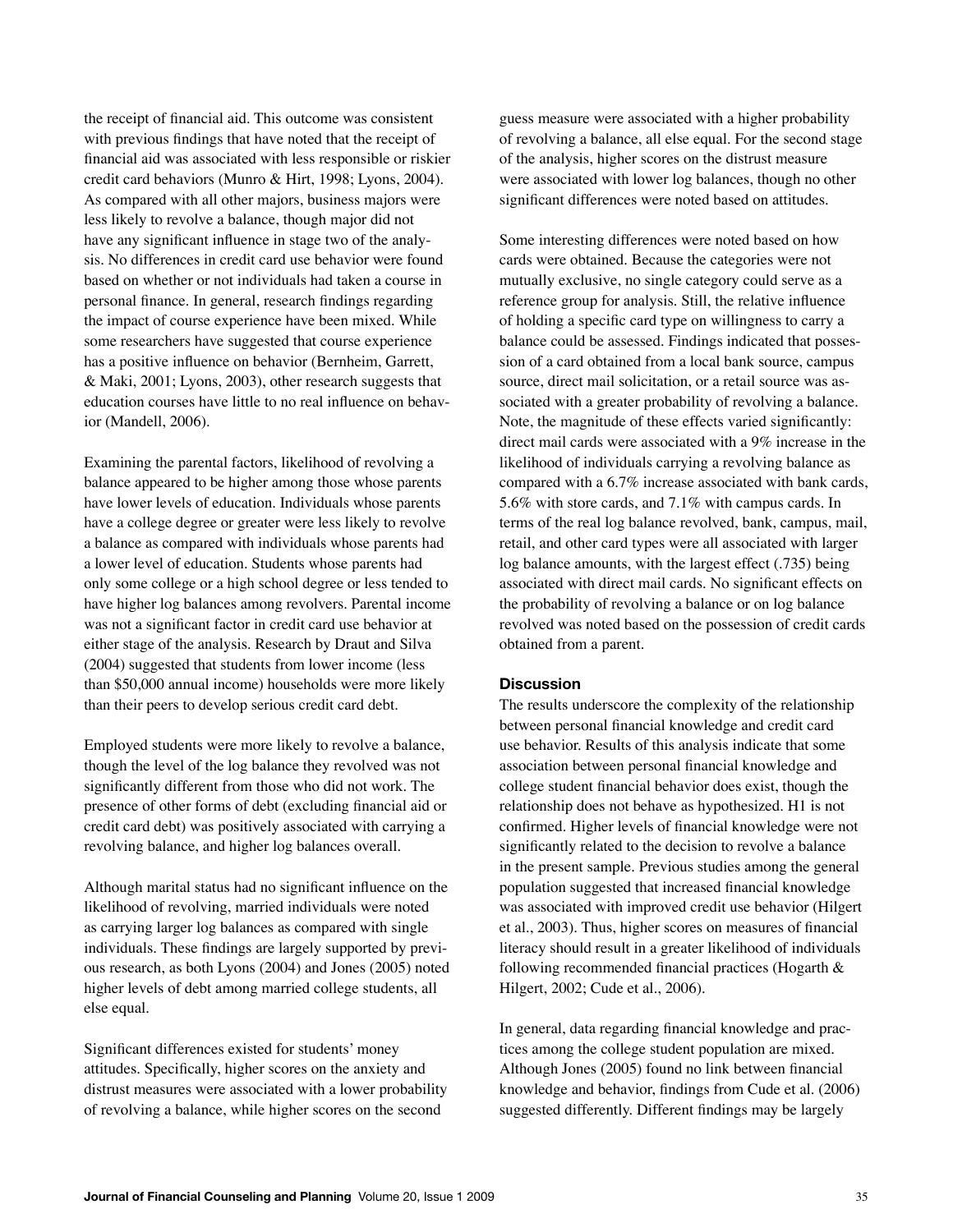attributable to variation in specific behaviors analyzed, or in measures of knowledge employed. The present analysis introduces a new measure of general personal financial knowledge. This measure was designed to assess a variety of different areas within the realm of financial knowledge.

Although H2 posits that more knowledgeable individuals will be likely to carry lower log balances, the opposite effect is noted. Among revolvers, level of balance revolved is, in fact, positively related to financial knowledge. The cross sectional nature of this study does not allow the direction of relationship to be distinguished. It is not clear whether more knowledgeable individuals rationally choose to revolve a greater balance due to some unmeasured reason, or whether those individuals that have greater debt are more likely to seek out financial knowledge as a result. Longitudinal data would be needed to better identify cause and effect.

Despite these unexpected results, the measure of financial knowledge used in this study does appear to be somewhat useful in analyzing college students' use of debt. A number of previous studies indicated that no clear relationship existed between financial knowledge and credit card use behavior among college students (Jones, 2005; Borden et al., 2008). Using the measure of personal financial knowledge in this study, however, there appears to be some relationship between personal financial knowledge and credit card balance behavior.

 As to why results other than those hypothesized were obtained, it is possible that the students choosing to respond to a survey on credit card use differ in some systematic way from the students who declined to participate. In addition, a number of sample responses were not usable, introducing the possibility that differences may exist between respondents who completed the survey and those who did not. To the extent that self-selection has occurred, results of this study would be biased. Similarity in demographics between the sample and the campus population would tend to discredit this potential explanation, however. It is also possible that aspects of financial need or financial attitudes not entirely captured in the measures used in this analysis could contribute to carrying a higher balance. Certainly, this unexpected outcome warrants further investigation.

It should be noted that the measure of personal financial knowledge used in this study is experimental. To date, no generally accepted measure of financial knowledge exists. Although the measure used in this study has fairly good

reliability, it has not been tested against multiple samples to assess its validity. Future research needs to focus on developing a well-tested, scientific measure of personal financial knowledge to facilitate consistent and valid research.

Several interesting findings may be noted from this study. Although research to date has been somewhat inconclusive, it seems reasonable to expect that having a course in personal finance or being a business major would help students gain knowledge of the cost and consequences of credit use. But, only the latter was a significant factor in predicting whether or not students hold a revolving balance. Neither of these variables was correlated with the amount of balance revolved in this study. Preliminary analysis confirmed that having a course in personal finance, having a business major, and one's level of financial knowledge were not collinear measures. It may be that while a broad survey course in personal finance introduces students to general financial management principles, the volume of material typically presented may make it hard for students to identify specific items to apply to their life circumstances, especially if they are not at a "teachable moment" for some applications. Due to the repetition of financial concepts and principles across courses, business majors may become relatively more proficient in understanding broad principles of the financial market, which may, in turn, influence their use of debt instruments in the market.

Certainly, the conclusion here should not be that personal finance courses are ineffective in transmitting financial knowledge to college students. Rather, the findings of this study suggest that future research on financial knowledge should investigate specific kinds of financial knowledge, as well as where and how that knowledge is gained.

It became evident during the analysis that the personal financial course variable used in this study was limited. In both this and many prior studies, little to nothing is known about the timing, purpose, and specific content of the personal finance course that the student completed. For example, was the course designed to introduce students to a specific area of personal finance, or was it a survey level course that covered a broad range of topics? Was the course taken in high school or in college? Did the student have opportunity to complete applications such as financial calculations or a case analysis? Was the course a requirement or an elective? Future analyses should probe deeper into the characteristics of the personal finance course taken by a student to help identify which characteristics make such a course successful or not in encour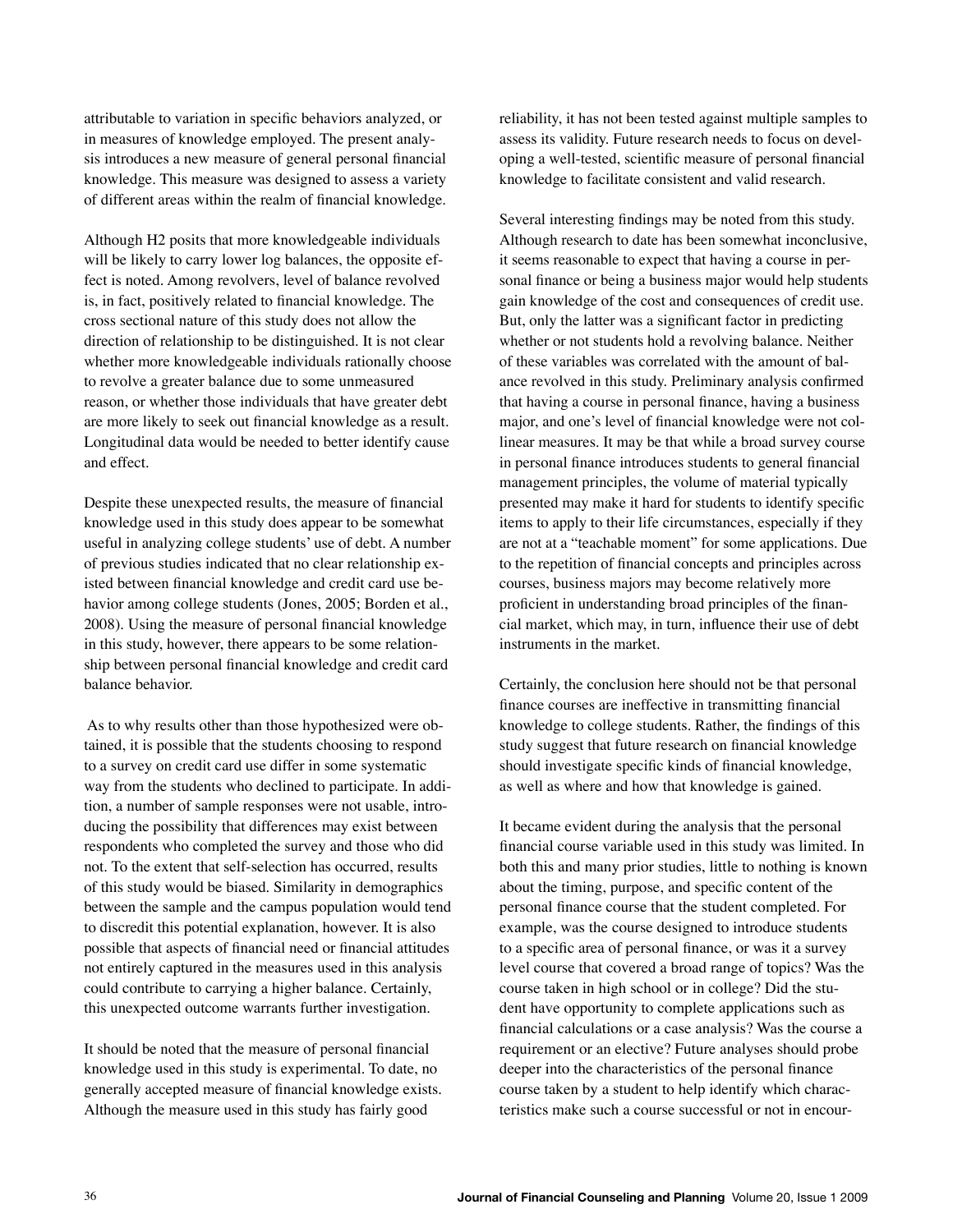aging students to adopt effective and productive financial management behavior.

More also needs to be understood about the role that parents play in influencing students' decisions about credit card use. Students whose parents had a high school education or less or some college are significantly more likely to carry a credit card balance as compared with students whose parents had a college education Are parents with lower levels of education less likely than parents with a college degree to instruct their children in financial operations? If that is so, why?

The fact that students who are financially independent, make their own credit card payments, receive financial aid, are employed, have other debt, and are significantly more likely to carry a credit balance suggests that at least some students may be using credit to compensate for low levels of financial resources. In recent years, financial aid has not kept pace with rising college tuition costs (College Board, 2005). Receipt of financial aid suggests that students need support in order to attend college. If this aid cannot cover the full expenses associated with a college education, some students may use credit cards as an alternative source of funding. The potential use of higher cost credit card debt to either substitute for or augment other lower cost means of credit (e.g., student loans) warrants further investigation. If this is happening, solutions would point to expanding relatively low cost credit rather than expanding financial instruction.

### **Conclusion**

This study used data collected from students at a large Midwestern university to evaluate the role that financial knowledge plays in the credit card decisions of college students. A contribution of this study is the use of an empirical model that permits the sign and significance of factors associated with college students' choices to have a credit card balance to differ from those associated with choice of the amount of balance held.

Results indicate that the relationship between financial knowledge and actual behaviors is not as clear as hypothesized, although there does appear to be a significant relationship between the two factors. Contrary to expectations, those with higher levels of financial knowledge had significantly higher credit card balances. Longitudinal data are needed, however, to identify the direction of cause and effect in this relationship.

Research findings imply that the factors influencing credit card use among college students may be more complex than previous research might suggest. Use of a doublehurdle model indicates that the factors related to credit card use do not necessarily share the same sign and significance as factors associated with level of credit card balance among those who choose to revolve. Research findings also imply that it may be somewhat naïve to assume that students must be protected from the pitfalls of credit misuse by limiting access to cards rather than assuming students are rational decision makers and endeavoring to help them make informed choices regarding credit use.

Finding an effective means of delivering personal financial information seems critical. Having taken a personal finance course was not a significant factor in having a credit card balance or on the level of balance. This finding supports that of Mandell (2006), who concluded that financial education in high school has no long-term influence on individuals' financial behavior. However, contrary results have been presented by Bernheim et al. (2001) who found evidence that financial education was correlated with higher rates of saving and higher net worth later in life.

Results for this study imply that exposure to a personal finance course may not always help students make specific, personal financial decisions. Timing of taking such a course and student readiness for learning the material may also have an effect. Students may benefit from targeted, unbiased information that is readily available to them when they perceive a need for it. Perhaps such information could be posted on a web site sponsored by a department offering courses in personal finance, by Extension, or by the University financial aid office.

In the study of student credit card use, it is critical to understand students' financial choices in the broader context of their location in the lifecycle; prior learning about money and credit by precept and example, especially in the home; cultural norms; expectations for their future; and knowledge of and access to low cost credit. Results of this study suggest that financial knowledge and behavior are related, but the nature of the relationship warrants further investigation. Among revolvers, high levels of debt are associated with greater knowledge. But, given the cross sectional nature of this study, no conclusions regarding causality could be drawn. More remains to be understood about these factors to help consumer educators identify the specific aspects of financial knowledge that will help college students make effective decisions regarding use of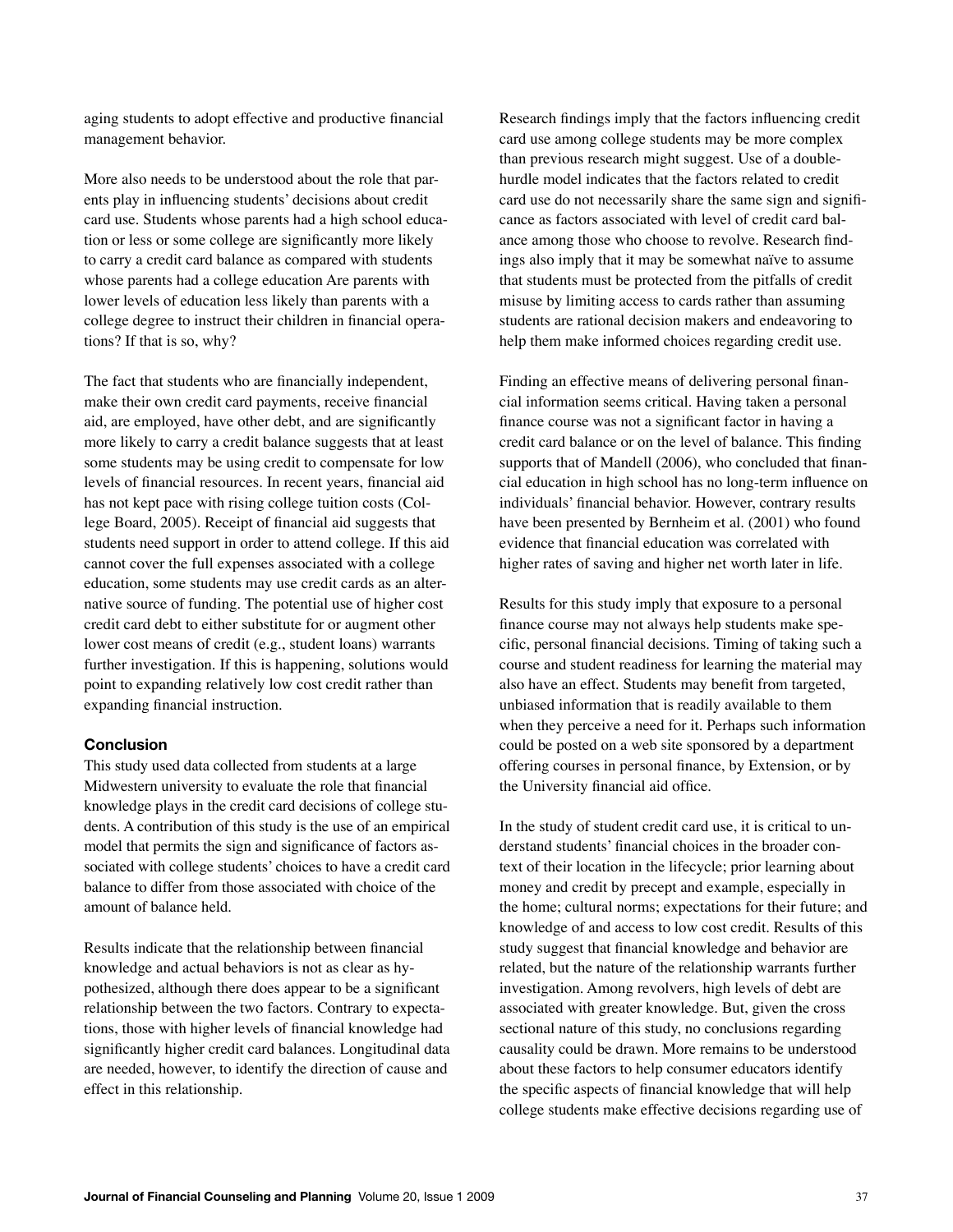credit cards. Future analysis should focus on developing a consistent measure of financial knowledge. In addition, future research should examine the relationship between financial knowledge and a variety of financial behaviors other than credit card use, as there could be significant variation in the degree of influence that financial knowledge has on these various behaviors.

### **References**

- Allen, J. L., & Jover, M. A. (1997). Credit card behaviors of university students: Ethnic differences. *Consumer Interests Annual, 43*, 162.
- Ando, A., & Modigliani, F. (1963). The "life cycle" hypothesis of saving: Aggregate implications and tests. *The American Economic Review, 53*(1), Part 1, 55-84.
- Armstrong, C. J., & Craven, M. J. (1993). Credit card use and payment practices among a sample of college students. *Proceedings of 6th Annual Conference of the Association for Financial Counseling and Planning Education*: 48-159.
- Ausubel, L. (1991). The failure of competition in the credit card market. *American Economic Review, 81*(1), 50-81.
- Avard, S., Manton, E., English, D., & Walker, J. (2005). The financial knowledge of college freshmen. *College Student Journal, 39*(2), 321-338.
- Baum, S., & Payea, K. (2004). *Education pays 2004: The benefits of higher education for individuals and society.* Washington, DC: The College Board.
- Bernheim, B. D., & Garrett, D. M. (2003). The effect of financial education in the workplace: Evidence from a survey of households. *Journal of Public Economics, 87*, 1487-1519.
- Bernheim, B. D., Garrett, D. M., & Maki, D. M. (2001). Education and saving: The long-term effects of high school financial curriculum mandates. *Journal of Public Economics, 80*(3), 435-465.
- Bianco, C. A., & Bosco, S. M. (2002). Ethical issues in credit card solicitation of college students – the responsibilities of credit card companies. *Teaching Business Ethics*, *6*, 45-62.
- Borden, L. M., Lee, S. A., Serido, J., & Collins, D. (2008). Changing college students' financial knowledge, attitudes, and behavior through seminar participation. *Journal of Family Economic Issues, 29*(1), 23-40.
- Braunsberger, K., Lucas, L. A., & Roach, D. (2004). The effectiveness of credit-card regulation for vulnerable consumers. *Journal of Services Marketing, 18*(5), 358-370.
- Brobeck, S. (1992). Consumer's attitudes toward credit cards. *Credit World*, *80*, 8-13
- Chen, H., & Volpe, R. P. (1998). An analysis of personal financial literacy among college students. *Financial Services Review, 7*(2), 107-128.
- Chen, H., & Volpe, R. P. (2002). Gender differences in personal financial literacy among college students. *Financial Services Review, 11*, 289-307.
- Chien, Y., & DeVaney, S. A. (2001). The effects of credit attitude and socioeconomic factors on credit card and installment debt. *Journal of Consumer Affairs, 35*(1), 162-179.
- College Board. (2005). Trends in college pricing. Retrieved May 20, 2007, from http://www.collegeboard.com/prod\_downloads/press/cost05/trends\_college\_pricing\_05.pdf
- Cragg, J. G. (1971). Some statistical models for limited dependent variables with applications to the demand for durable goods. *Econometrica, 39*(5), 829-844.
- Cude, B., Lawrence, F., Lyons, A., Marks, L., Machtmes, K., Metzger, K., LeJeune, E. (February, 2006). College students and financial literacy: What they know and what we need to learn. *Proceedings of the 33rd Conference of the Eastern Family Economics-Resource Management Association,* 102-109.
- Davies, E., & Lea, S. E. G. (1995). Student attitudes to student debt. *Journal of Economic Psychology, 16*, 663-679.
- Draut, T., & Silva, J. (2004) Generation broke: Growth of debt among young Americans. New York: Demos. Retrieved March 2007, from http://www.demos-usa. org/pubs/Generation\_Broke.pdf
- Durkin, T. A. (2000). Credit cards: Use and consumer attitudes, 1970-2000. *Federal Reserve Bulletin*, 623-634
- Hayhoe, C. R., Leach, L., & Turner, P. R. (1999). Discriminating the number of credit cards held by college students using credit and money attitudes. *Journal of Economic Psychology, 20*, 643-656.
- Hayhoe, C. R., Leach, L. J., Turner, P. R., Bruin, M. J., & Lawrence, F. C. (2000). Differences in spending habits and credit use of college students. *Journal of Consumer Affairs, 34*(1), 113-133.
- Hilgert, M. A., Hogarth, J. M., & Beverly, S. G. (2003). Household financial management: The connection between knowledge and behavior. *Federal Reserve Bulletin*, 309-322.
- Hogarth, J. M., & Hilgert, M. A. (2002). Financial knowledge, experience and learning preferences: Preliminary results from a new survey on financial literacy. *Consumer Interests Annual, 48*, 1-7.
- Jones, J. E. (2005). College students' knowledge and use of credit. *Financial Counseling and Planning, 16*(2), 9-16.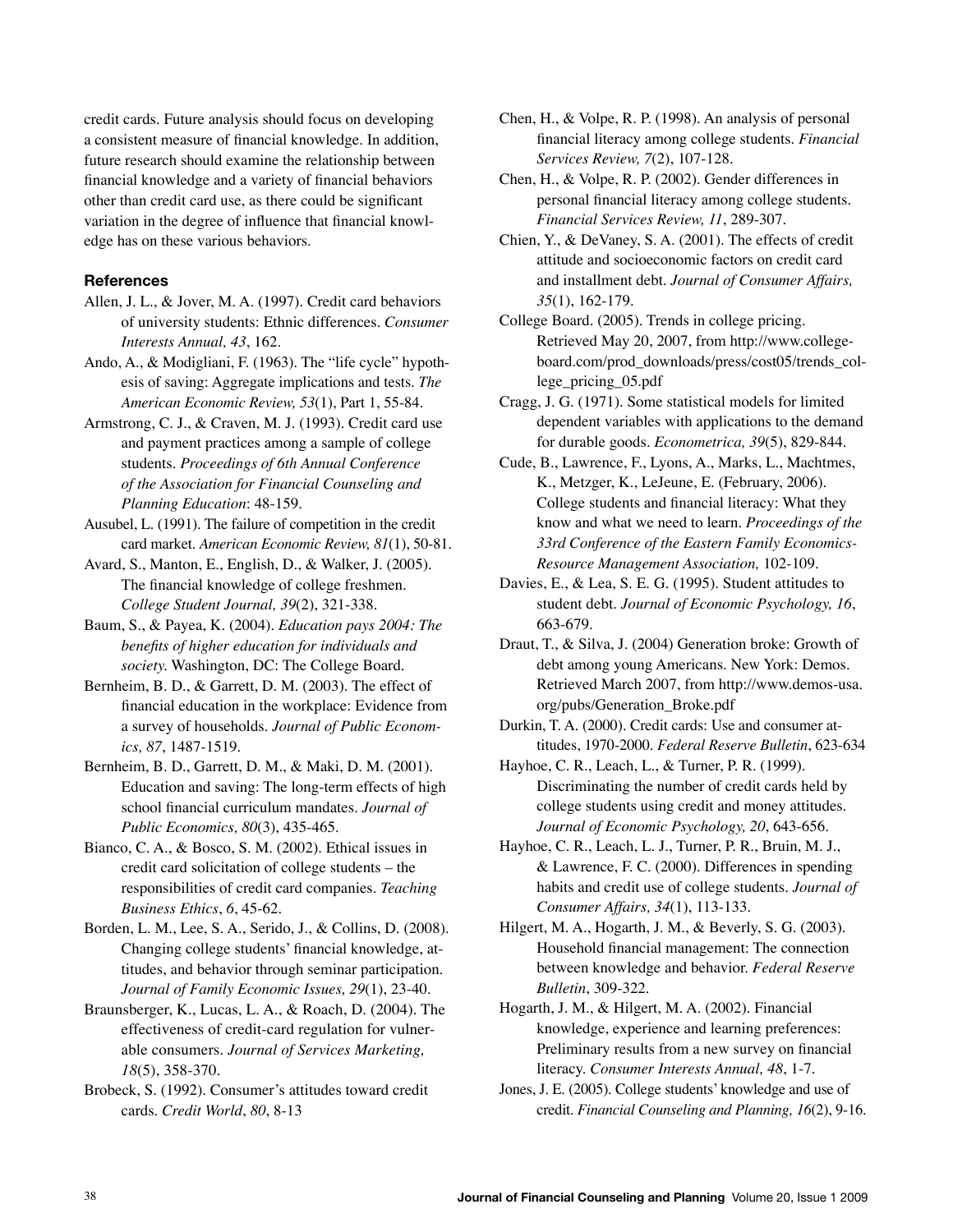Joo, S., Grable, J. E., & Bagwell, D. C. (2003). Credit card attitudes and behaviors of college students. *College Student Journal. 37*(3), 405-419.

Kara, A., Kaynak, E., & Kucukemiroglu, O. (1994). Credit card development strategies for the youth market: The use of conjoint analysis. *International Journal of Bank Marketing, 12*(6), 30-36.

Kidwell, B., & Turrisi, R. (2000). A cognitive analysis of credit card acquisition and college student financial development. *Journal of College Student Development, 41*(6), 589-598.

Lawrence, F. C., Christofferson, R. C., Nester, S. E., Moser, E. B., Tucker, J. A., & Lyons, A. C. (2003). Credit card usage of college students: Evidence from Louisiana State University. University of Illinois at Urbana-Champaign, Research Information Sheet #107.

Lee, J., & Hogarth, J. M. (1998). Shopping for a credit card: Does information search pay off? *Consumer Interests Annual, 44*, 30-35.

Lee, J., & Hogarth, J. M. (1999). The price of money: Consumer's understanding of APRs and contract interest rates. *Journal of Public Policy and Marketing, 18*(1), 66-76.

Langrehr, F. W. (1979). Consumer education: Does it change students' competencies and attitudes? *The Journal of Consumer Affairs, 13*(1), 41-53.

Liebermann, Y., & Flint-Goor, A. (1996). Message strategy by product-class type: A matching model. *International Journal of Research in Marketing, 13*, 237-249.

Lusardi, A., & Mitchell, O. S. (2005). Financial literacy and planning: Implications for retirement wellbeing. Michigan Retirement Research Center Research Paper No. WP 2005-108. Retrieved March 1, 2008, from http://ssrn.com/abstract=881847

Lyons, A. C. (2003). *The credit usage and financial education needs of Midwest college students*. University of Illinois at Urbana-Champaign, Department of Agricultural and Consumer Economics.

Lyons, A. C. (2004). A profile of financially at-risk college students. *The Journal of Consumer Affairs, 38*(1), 56-80.

Manning, R. D., & Kirshak, R. (2005). Credit cards on campus: Academic inquiry, objective empiricism, or advocacy research? *NASFAA Journal of Student Financial Aid, 35*(1), 39-48.

Micomonaco, J. P. (2003). *Borrowing against the future: Practices, attitudes, and knowledge of financial management among college students*. Unpublished Master's Thesis, Virginia Polytechnic Institute and State University, Blacksburg.

Mandell, L. (2004). Financial literacy: Are we improving? Washington, D. C.: Jump\$tart Coalition for Personal Financial Literacy.

Mandell, L. (2006). Financial literacy: If it's so important, why isn't it improving? Networks Financial Institute Policy Brief No. 2006-PB-08. Retrieved March 1, 2008, from http://papers.ssrn.com/sol3/papers. cfm?abstract\_id=923557

Markovich, C. A., & Devaney, S. A. (1997). College seniors' personal finance knowledge and practices. *Journal of Family and Consumer Sciences, 89*(3), 61-65.

Munro, J., & Hirt, J. B. (1998). Credit cards and college students: Who pays, who benefits? *Journal of College Student Development, 39*(1), 51-57.

Nellie Mae. (2002). Undergraduate students and credit cards: An analysis of usage rates and trends. Retrieved September 15, 2006, from http://www. nelliemae.com/library/research.html

Nellie Mae. (2007). Graduate students and credit cards fall 2006: An analysis of usage rates and trends. Retrieved December 2, 2007, from http://www.nelliemae.com/library/research.html

Norum, P. S. (2008). The role of time preference and credit card usage in compulsive buying behavior. *International Journal of Consumer Studies, 32*, 269-275.

Norvilitis, J., & Santa Maria, P. (2002). Credit card debt on college campuses: Causes, consequences, and solutions. *College Student Journal*, *36*(3), 356-364.

O'Connell, V. (1994). A new campus stalker: Credit card companies. *Money, 23*, 40.

Peng, T. M., Bartholomae, S., Fox, J. J., & Cravener, G. (2007). The impact of personal finance education delivered in high school and college courses. *Journal of Family and Economic Issues, 28*, 265-284.

Reynolds, L. M., Hogarth, J. M., & Taylor, A. (2006). Cohort analysis of consumer credit card behaviors: Will consumers be ready for retirement? *Consumer Interests Annual, 52*, 141-156.

Roberts, J. A., & Jones, E. (2001). Money attitudes, credit card use, and compulsive buying among American college students. *The Journal of Consumer Affairs, 35*(21), 213-240.

Susswein, R. (1995). College students and credit cards: A privilege earned? *Credit World, 83*, 21-23.

Tennyson, S., & Nguyen, C. (2001). State curriculum mandates and student knowledge of personal finance. *The Journal of Consumer Affairs, 35*(2), 241-262.

Todd, R. M. (2002). Financial literacy education: A potential tool for reducing predatory leanding?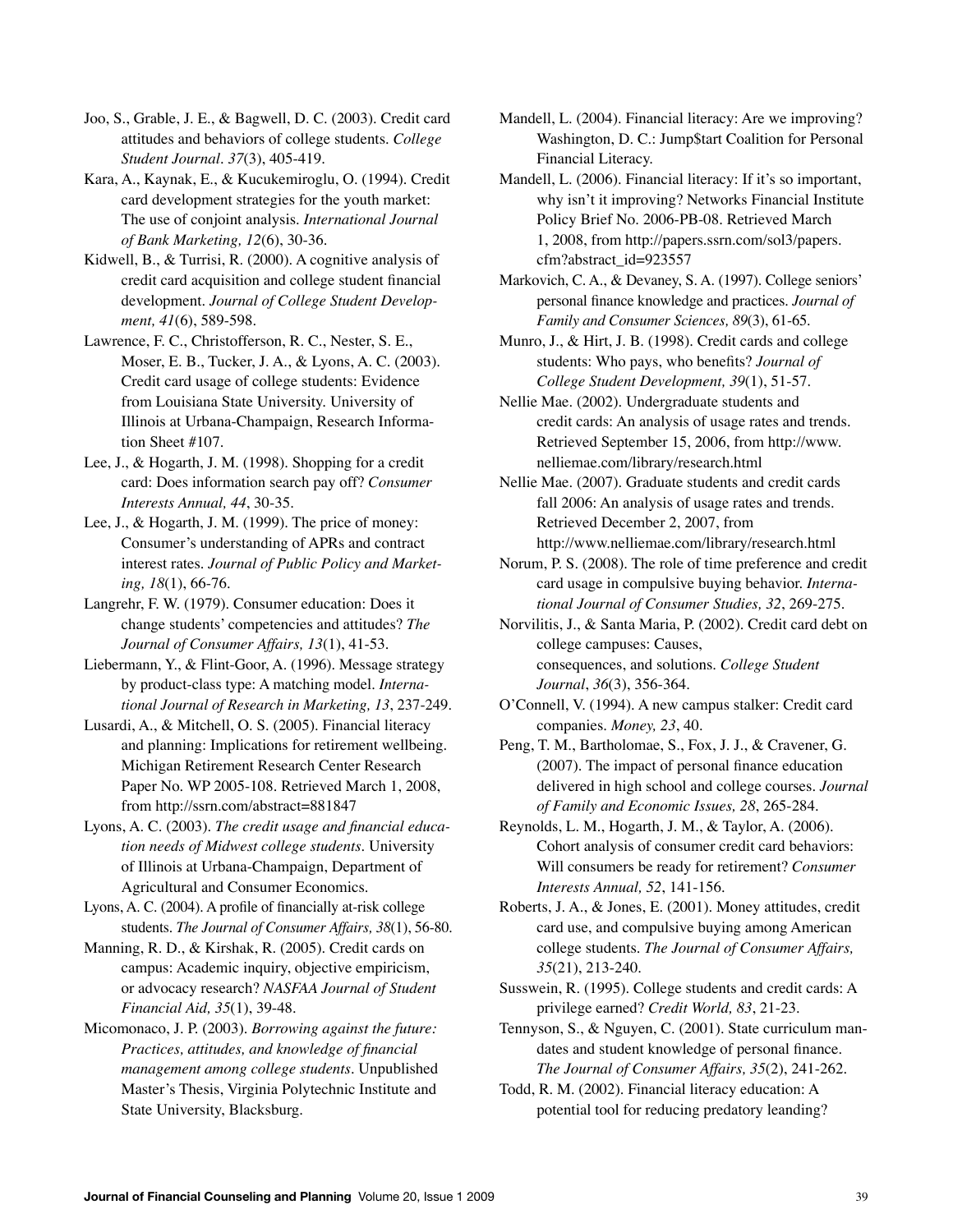Federal Reserve Bank of Minneapolis, *Community Dividend, 2*, 6-12.

- U.S. General Accounting Office. (2001). Consumer finance: College students and credit cards. Report to Congressional Requesters (GAO-01-773).
- Warwick, J., & Mansfield, P. (2000). Credit card consumers: College students' knowledge and attitude. *Journal of Consumer Marketing, 17*(7), 617-626.
- Xiao, J. J., Noring, F. E., & Anderson, J. G. (1995). College students' attitudes towards credit cards. *Journal of Consumer Studies and Home Economics, 19*, 155-174.
- Yamauchi, K. T., & Templer, D. I. (1982). The development of a money attitude scale. *Journal of Personality Assessment, 46*(5), 522-528.
- Yang, B., James, S., & Lester, D. (2005). Reliability and validity of a short credit card attitude scale in British and American subjects. *International Journal of Consumer Studies, 29*(1), 41-46.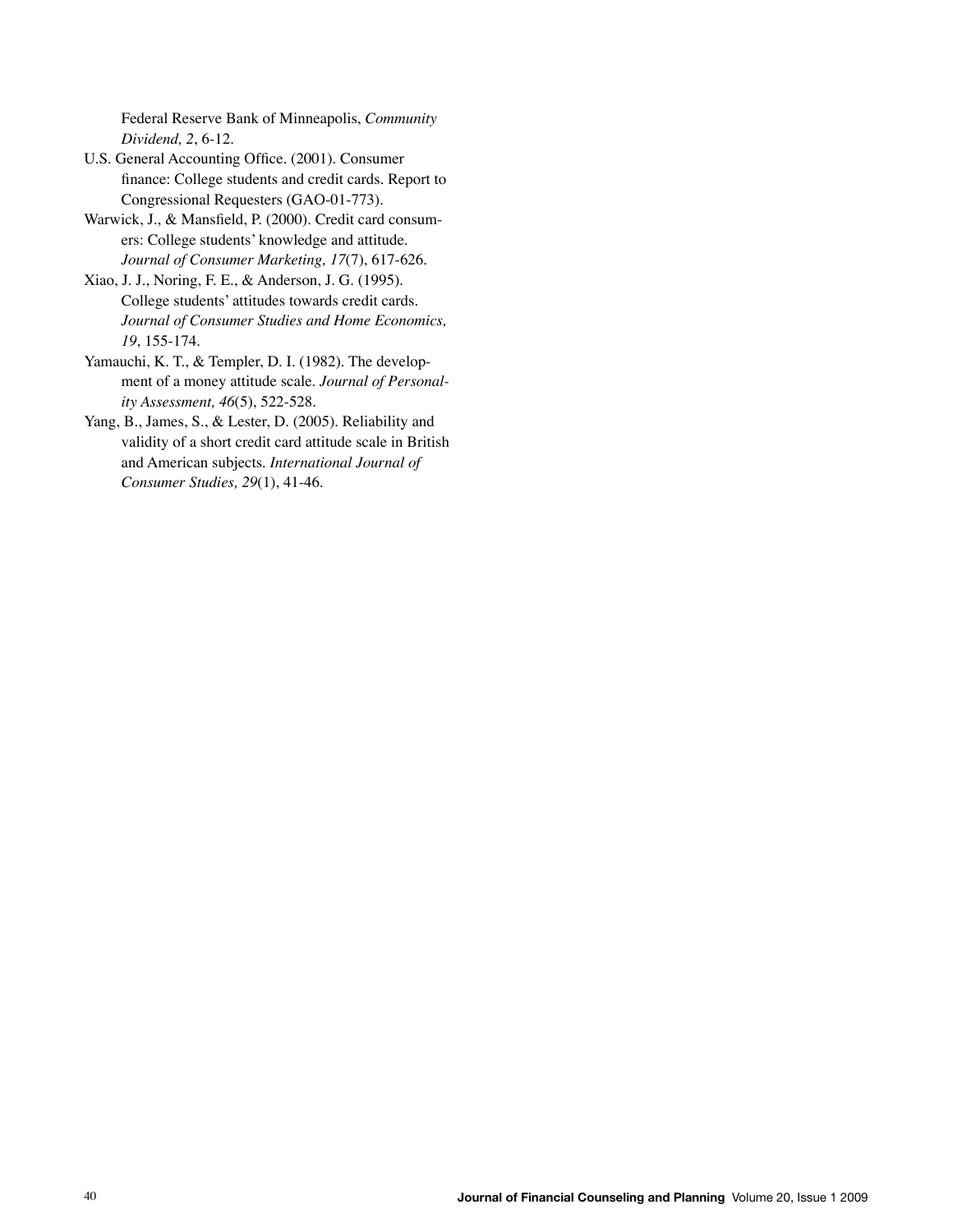| <b>Question</b>                                                                                                                                                                          | Potential responses (Correct in bold)                                                                                                                                                                                                                                                                                                                                                                                                      |
|------------------------------------------------------------------------------------------------------------------------------------------------------------------------------------------|--------------------------------------------------------------------------------------------------------------------------------------------------------------------------------------------------------------------------------------------------------------------------------------------------------------------------------------------------------------------------------------------------------------------------------------------|
| Which of the following credit card users is likely<br>to pay the GREATEST dollar amount in finance<br>charges per year, if they all charge the same<br>amount per year on their cards?** | Someone who always pays off their credit card bill in full<br>a.<br>shortly after it is received<br>Someone who only pays the minimum amount each<br>b.<br>month $(\%)^*$<br>Someone who pays at least the minimum amount each<br>c.<br>month, and more when they have more money<br>Someone who generally pays their card of in full, but oc-<br>d.<br>casionally will pay the minimum when they are short on<br>cash<br>Don't know<br>e. |
| Which of the following types of investment<br>would best protect the purchasing power of a<br>family's savings in the event of a sudden increase<br>in inflation?**                      | A twenty-five year corporate bond<br>a.<br>A house financed with a fixed-rate mortgage<br>b.<br>A 10-year bond issued by a corporation<br>c.<br>A certificate of deposit at a bank<br>d.<br>Don't know<br>e.                                                                                                                                                                                                                               |
| Which of the following statements best describes<br>your right to check your credit history for ac-<br>curacy?**                                                                         | All credit records are the property of the U.S. Government<br>a.<br>and access is only available to the FBI and Lenders<br>You can only check your credit report for free if you are<br>b.<br>turned down for credit based on a credit report<br>Your credit report can be checked once a year for free<br>c.<br>You cannot see your credit report<br>d.<br>Don't know<br>e.                                                               |
| Which of the following loans is likely to carry the<br>highest interest rate?                                                                                                            | A car loan<br>a.<br>A home equity loan<br>$\mathbf b$ .<br>A credit card loan<br>c.<br>A student loan<br>d.<br>Don't know<br>e.                                                                                                                                                                                                                                                                                                            |
| Which of the following is TRUE about the annual<br>percentage rate (APR)? <sup>D</sup>                                                                                                   | APR is expressed as a percentage on a semi-annual basis<br>a.<br>APR does not take into account all loan fees<br>b.<br>APR is not an accurate measure of the interest paid over<br>c.<br>the life of the loan<br>APR should be used to compare loans<br>d.                                                                                                                                                                                 |
| A high-risk and high-return investment strategy<br>would be most suitable for: <sup>□</sup>                                                                                              | An elderly retired couple living on a fixed<br>a.<br>income<br>b. A middle-aged couple needing funds for their children's<br>education in two years<br>A young married couple without children<br>c.<br>All of the above because they all need high returns<br>d.<br>Don't know<br>e.                                                                                                                                                      |

# **Appendix A. Personal Financial Knowledge Questions**

*Note.* \*\* Indicates a question used in the 2006 Jump\$tart questionnaire. □ Indicates a question modified from Chen and Volpe (1998).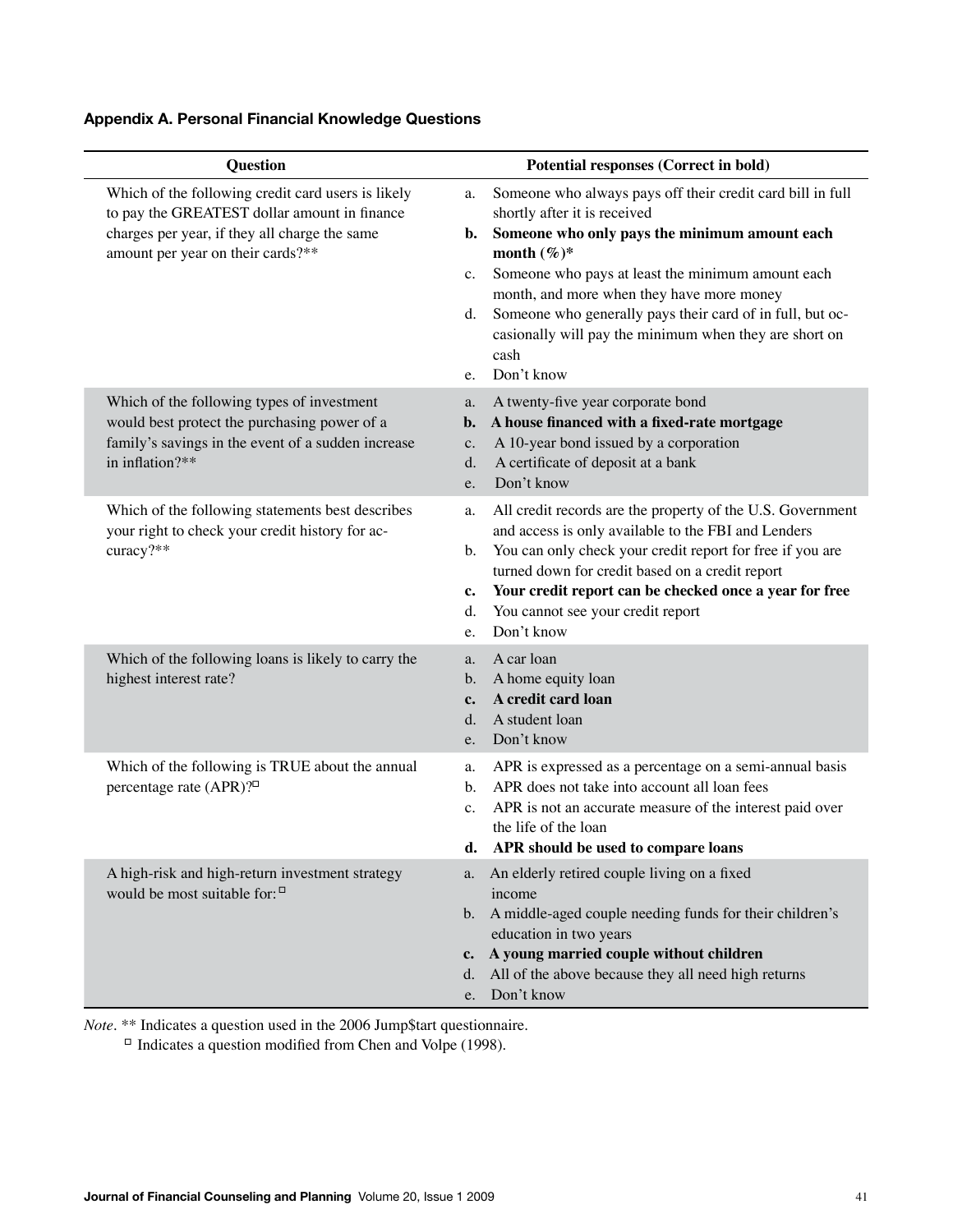# **Appendix B.1. Factor 1 – Power/Prestige (Eigenvalue: 4.66)**

| <b>Factor loading</b> | Item                                                                                                                    |
|-----------------------|-------------------------------------------------------------------------------------------------------------------------|
| .773                  | I behave as if money were the ultimate symbol of success.                                                               |
| .761                  | Although I should judge the success of people by their deeds, I am more influenced by the amount<br>of money they have. |
| .741                  | People I know tell me that I place too much emphasis on the amount of money a person has as a<br>sign of success.       |
| .711                  | I seem to find that I show more respect to people with more money than I have.                                          |
| .706                  | I use money to influence other people to do things for me.                                                              |
| .676                  | In all honesty, I own nice things in order to impress others.                                                           |
| .646                  | I must admit that I purchase things because I know they will impress others.                                            |

## **Appendix B.2. Factor 2 – Distrust (Eigenvalue: 3.09)**

| <b>Factor loading</b> | <b>Item</b>                                                    |
|-----------------------|----------------------------------------------------------------|
| .671                  | I argue or complain about the cost of things that I buy.       |
| .661                  | When I buy something, I complain about the price I paid.       |
| .654                  | I hesitate to spend money, even on necessities.                |
| .622                  | I show worrisome behavior when it comes to money.              |
| .614                  | I automatically say, "I can't afford it" whether I can or not. |
| .606                  | I show signs of nervousness when I don't have enough money.    |

## **Appendix B.3. Factor 3 – Anxiety (2.43)**

| <b>Factor loading</b> | <b>Item</b>                                  |
|-----------------------|----------------------------------------------|
| .732                  | It's hard for me to pass up a bargain.       |
| .667                  | I am bothered when I have to pass up a sale. |
| .656                  | I spend money to make myself feel better.    |

# **Appendix B.4: Factor 4 – Second Guess (1.82)**

| <b>Factor loading</b> | <b>Item</b>                                                                           |
|-----------------------|---------------------------------------------------------------------------------------|
| .788                  | After buying something, I wonder if I could have gotten the same for less elsewhere.  |
| .767                  | It bothers me when I discover I could have gotten something for less elsewhere.       |
| $.408*$               | When I make a major purchase, I have a suspicion that I have been taken advantage of. |

*Note***. \*** Indicates that the factor loaded almost as strongly on Factor 2, Distrust.